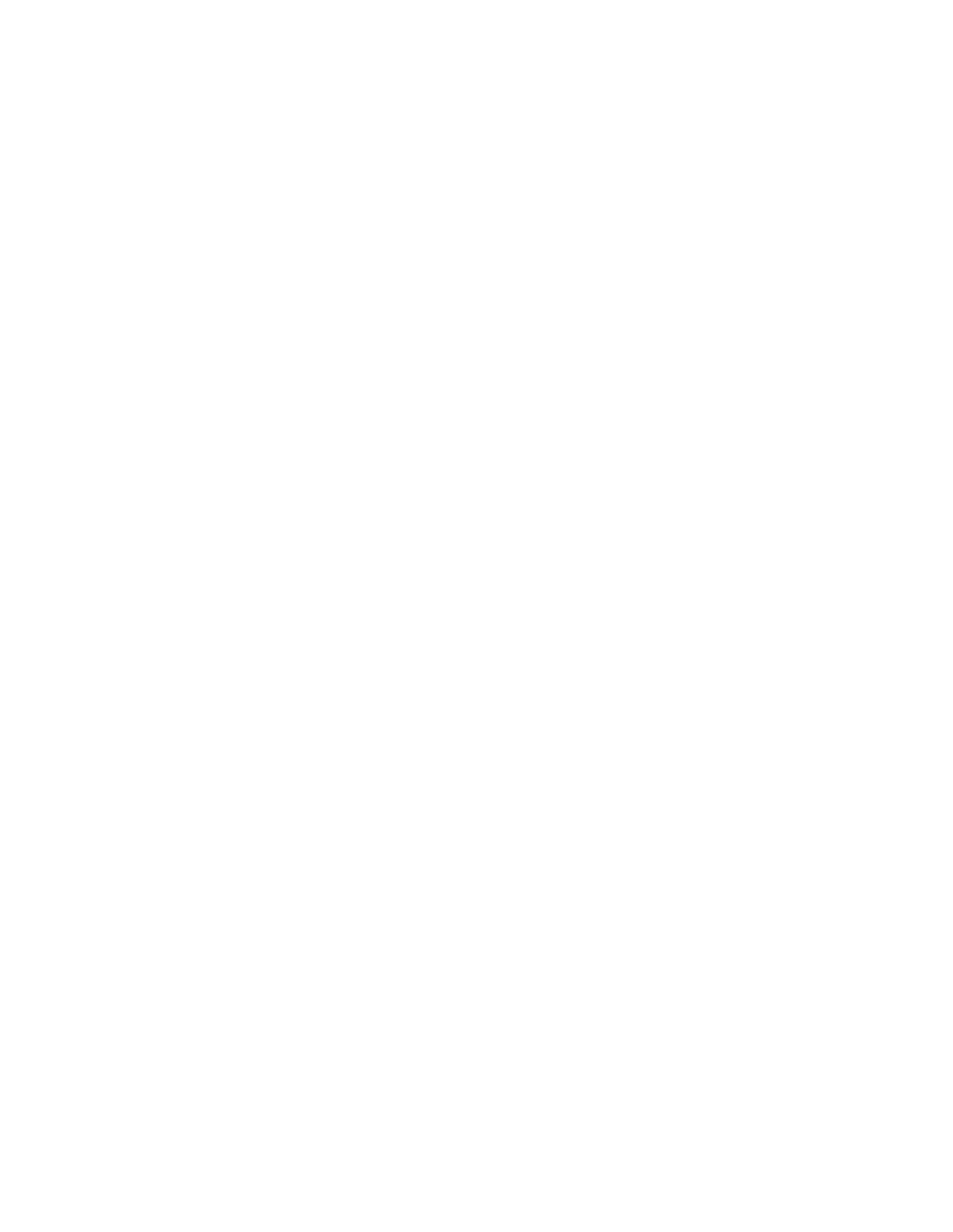# **TABLE OF CONTENTS**

|     | <b>INTRODUCTION</b><br>1                                                                                                                                                                                                                                                                                                                                                            |                |  |
|-----|-------------------------------------------------------------------------------------------------------------------------------------------------------------------------------------------------------------------------------------------------------------------------------------------------------------------------------------------------------------------------------------|----------------|--|
|     | TECHNOLOGY & PRIVACY: KEEPING UP WITH THE TIMES                                                                                                                                                                                                                                                                                                                                     | 2              |  |
| (A) | THE HOPE OF TRANSPARENCY: TRUST WITHOUT SUBSTANCE? _____________________________                                                                                                                                                                                                                                                                                                    | $\overline{2}$ |  |
|     | The Commission recommends that the legislator oblige public bodies and<br>Recommendation 1:<br>businesses to adopt simplified confidentiality policies presenting, in clear and comprehensible terms,<br>an overview of their undertakings for the protection of personal information.                                                                                              | 2              |  |
|     | Recommendation 2: The Commission recommends that the legislator impose on public bodies and<br>businesses the use of protection pictograms informing individuals of their undertakings for protection<br>of personal information.                                                                                                                                                   | 3              |  |
|     | Recommendation 3: The Commission recommends that the legislator oblige public bodies and<br>businesses to report the presence of mechanisms likely to identify or locate a natural person during use<br>of their products.                                                                                                                                                          | 6              |  |
|     | Recommendation 4: The Commission reminds public bodies and businesses to integrate the<br>principles of protection of personal information when they design their goods and services and to<br>apply them throughout the life cycle of this information.                                                                                                                            | 6              |  |
| (B) | <b>DIGITAL NATIVES</b>                                                                                                                                                                                                                                                                                                                                                              | 10             |  |
|     | Recommendation 5: The Commission recommends that the school system develop curricula at the<br>elementary and secondary level to educate youth about IT and Web 2.0 issues.                                                                                                                                                                                                         | 10             |  |
|     | Recommendation 6: The Commission invites the legislator to consider the appropriateness of<br>amending consumer protection or personal information legislation, particularly to prohibit profiling of<br>minors in electronic environments.                                                                                                                                         | 10             |  |
| (c) | <b>DATA BREACH NOTIFICATION</b>                                                                                                                                                                                                                                                                                                                                                     | 11             |  |
|     | Recommendation 7: The Commission recommends that the Access Act and the Private Sector<br>Protection Act be amended by the addition of an obligation to report to the Commission on security<br>breaches that occur in public bodies and businesses and that involve personal information.                                                                                          | 11             |  |
|     | The Commission recommends that the terms and conditions be determined,<br>Recommendation 8:<br>leading to reporting of security breaches involving personal information.                                                                                                                                                                                                            | 11             |  |
|     | Recommendation 9: The Commission recommends that it be entrusted with the power to order<br>public bodies and businesses, on the conditions it determines, to notify the persons concerned by a<br>security breach involving their personal information and to take the measures the Commission will<br>deem necessary to ensure adequate protection of their personal information. | 11             |  |
| (D) | <b>ACCOUNTABILITY</b>                                                                                                                                                                                                                                                                                                                                                               | 12             |  |
|     | Recommendation 10: The Commission recommends that the Private Sector Protection Act provide for<br>the creation of the function of person in charge of protection of personal information.                                                                                                                                                                                          | 12             |  |
|     | Recommendation 11: The Commission recommends that the function of person in charge in the<br>private sector can be delegated by the business to a person working within the business.                                                                                                                                                                                               | 12             |  |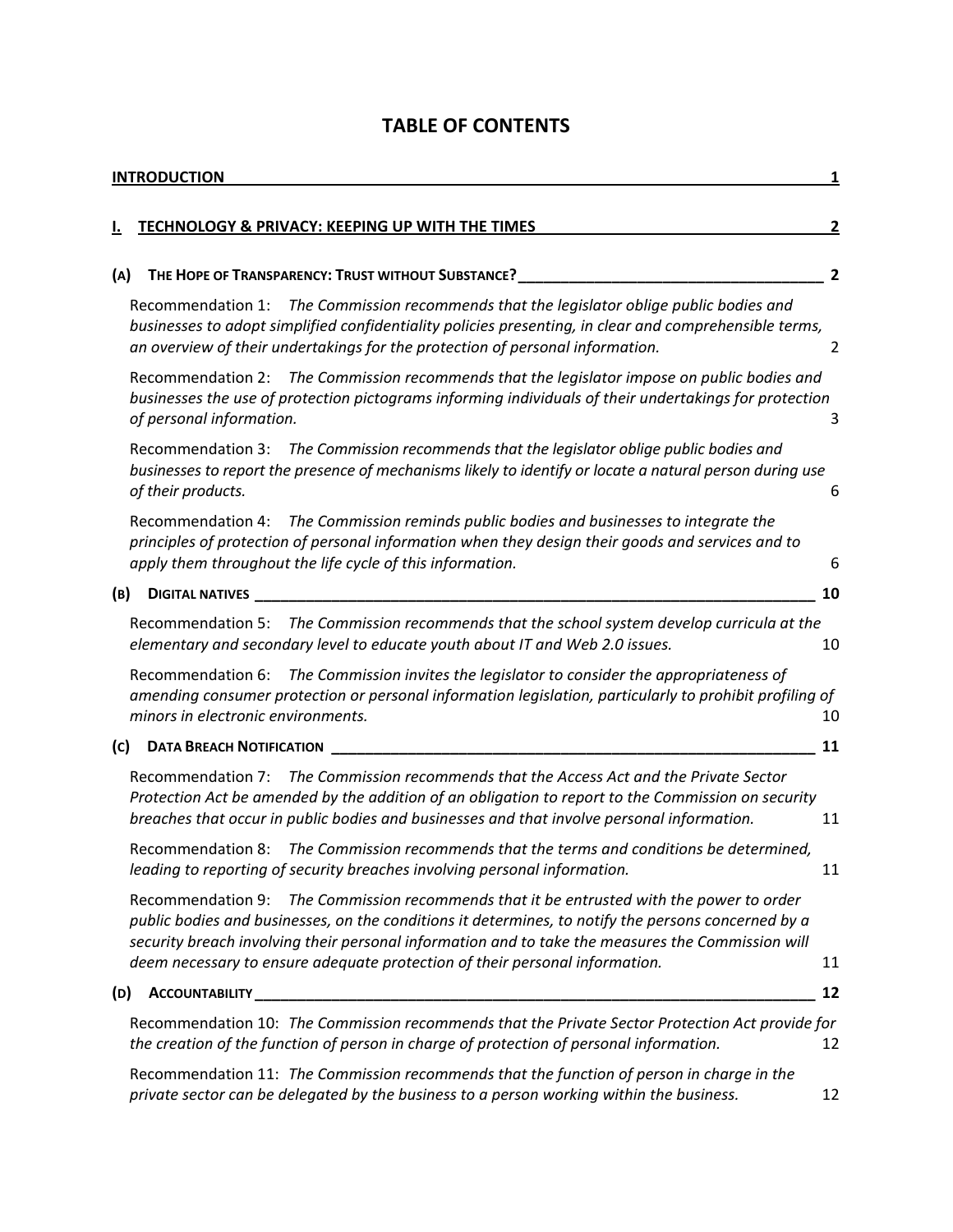| н.  | THE RIGHT TO INFORMATION: FROM TRANSPARENCY TO OPEN GOVERNMENT                                                                                                                                                                                                                                                                                      | 13 |
|-----|-----------------------------------------------------------------------------------------------------------------------------------------------------------------------------------------------------------------------------------------------------------------------------------------------------------------------------------------------------|----|
| (A) | <b>SCOPE OF APPLICATION</b>                                                                                                                                                                                                                                                                                                                         | 13 |
|     | Recommendation 12: The Commission recommends that the application of the Distribution<br>Regulation be extended to the public bodies currently exempted.                                                                                                                                                                                            | 15 |
|     | Recommendations 20: The Commission recommends that the Access Act be amended to bring within<br>the scope of the Access Act, all bodies having more than 50% of their joint stock held by the State.                                                                                                                                                | 15 |
| (B) | <b>OPEN GOVERNANCE &amp; DATA</b>                                                                                                                                                                                                                                                                                                                   | 17 |
|     | Recommendation 13: The Commission recommends that public bodies be subject to an enhanced<br>regime of openness to government data, which allows free access to all government information<br>useful to the public.                                                                                                                                 | 17 |
|     | Recommendation 14: The Commission recommends that a public debate involving all partners<br>(parliamentarians, individuals, associations, experts) be held to establish a model for an open Québec<br>government, based on participation and collaboration.                                                                                         | 17 |
| (c) | THE TIME LIMIT TO JUSTIFY A REFUSAL OF ACCESS TO INFORMATION                                                                                                                                                                                                                                                                                        | 20 |
|     | Recommendation 15: The Commission recommends that the Access Act be amended to specify that the<br>time limit provided for in section 47 to respond to a request for access and justify a refusal to access on the<br>basis of an optional restriction become mandatory and results in forfeiture.                                                  | 20 |
|     | Recommendation 16: The Commission recommends that a public body cannot be relieved from the<br>consequences of the failure to invoke a reason for optional refusal within the mandatory time limit<br>provided to respond to request of access except in exceptional circumstances, which it would have the<br>burden of proving to the Commission. | 20 |
|     | Recommendation 17: The Commission recommends that the Private Sector Protection Act be<br>amended to specify that the time limit stipulated in section 32 to respond to a request for access and<br>justify a refusal on the basis of an optional restriction of access is mandatory and involves forfeiture.20                                     |    |
|     | Recommendation 18: The Commission recommends that a business cannot be relieved from the<br>consequences of the failure to invoke a reason for optional refusal within the mandatory time limit<br>provided to respond to request of access except in exceptional circumstances, which it would have the<br>burden of proving to the Commission.    | 20 |
| (D) | <b>EXCEPTIONS &amp; LIMITATIONS</b>                                                                                                                                                                                                                                                                                                                 | 21 |
|     | <b>CONCLUSION</b>                                                                                                                                                                                                                                                                                                                                   | 21 |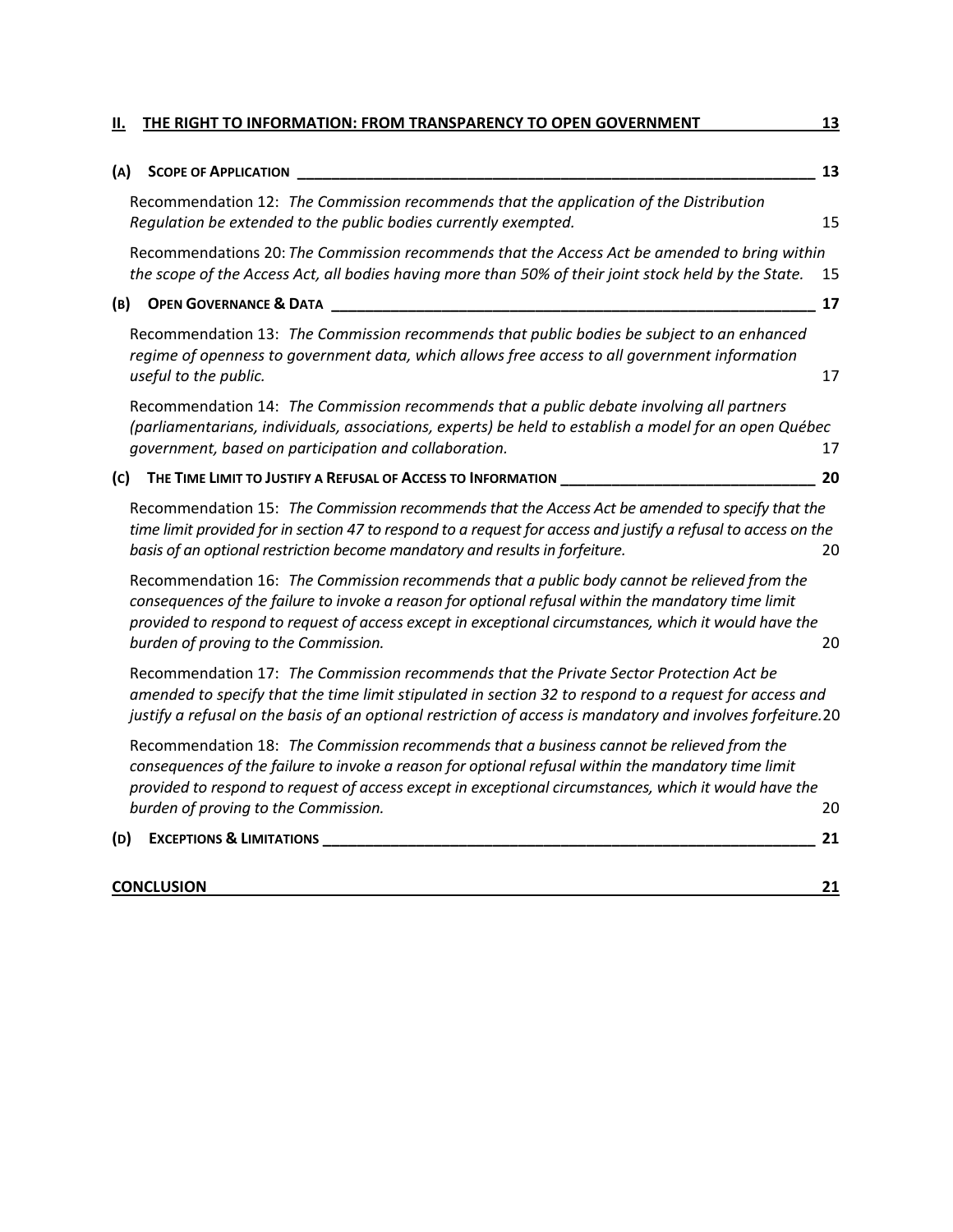# **Introduction**

1. The Samuelson-Glushko Canadian Internet Policy & Public Interest Clinic (CIPPIC) is pleased for this opportunity to present its comments on this important consultation. We note at the outset that Quebec's privacy protection and open government regimes have many strong points in their favour. However, as we expand upon below, more must be done if these important rights are to be respected in full in a technologically advanced and interconnected society.

#### *CIPPIC*

- 2. CIPPIC is a public interest legal clinic based at the University of Ottawa's Centre for Law, Technology & Society. CIPPIC's advocacy covers diverse technology-related issues, several of which relate to the right to access information and the protection of privacy in various and wide-ranging contexts. Pursuit of its public interest mandate includes expert testimony before parliamentary committees, interventions in Canada's judicial system, appearances and submissions to various tribunals such as the Office of the Privacy Commissioner of Canada, and participation in international Internet governance fora. In addition, CIPPIC advises clients (organizational and otherwise) on matters with a public interest dimension and provides public education resources on various legal issues.
- 3. Privacy and data protection have been central to CIPPIC's mandate since its inception. CIPPIC's institutional experience includes active participation in the development and ongoing modification of the Personal Information Protection and Electronic Documents Act (PIPEDA), our federal data protection statute.<sup>1</sup> In addition, CIPPIC has filed over 20 privacy complaints under PIPEDA on data protection matters such as the privacy practices of social networking sites,<sup>2</sup> the use of mid-network collection of Internet Service Provider customer's data for the purpose of traffic management using

 $\overline{a}$ <sup>1</sup> For a recent example, see: http://cippic.ca/Privacy\_and\_Emerging\_Technologies

<sup>2</sup> http://cippic.ca/Facebook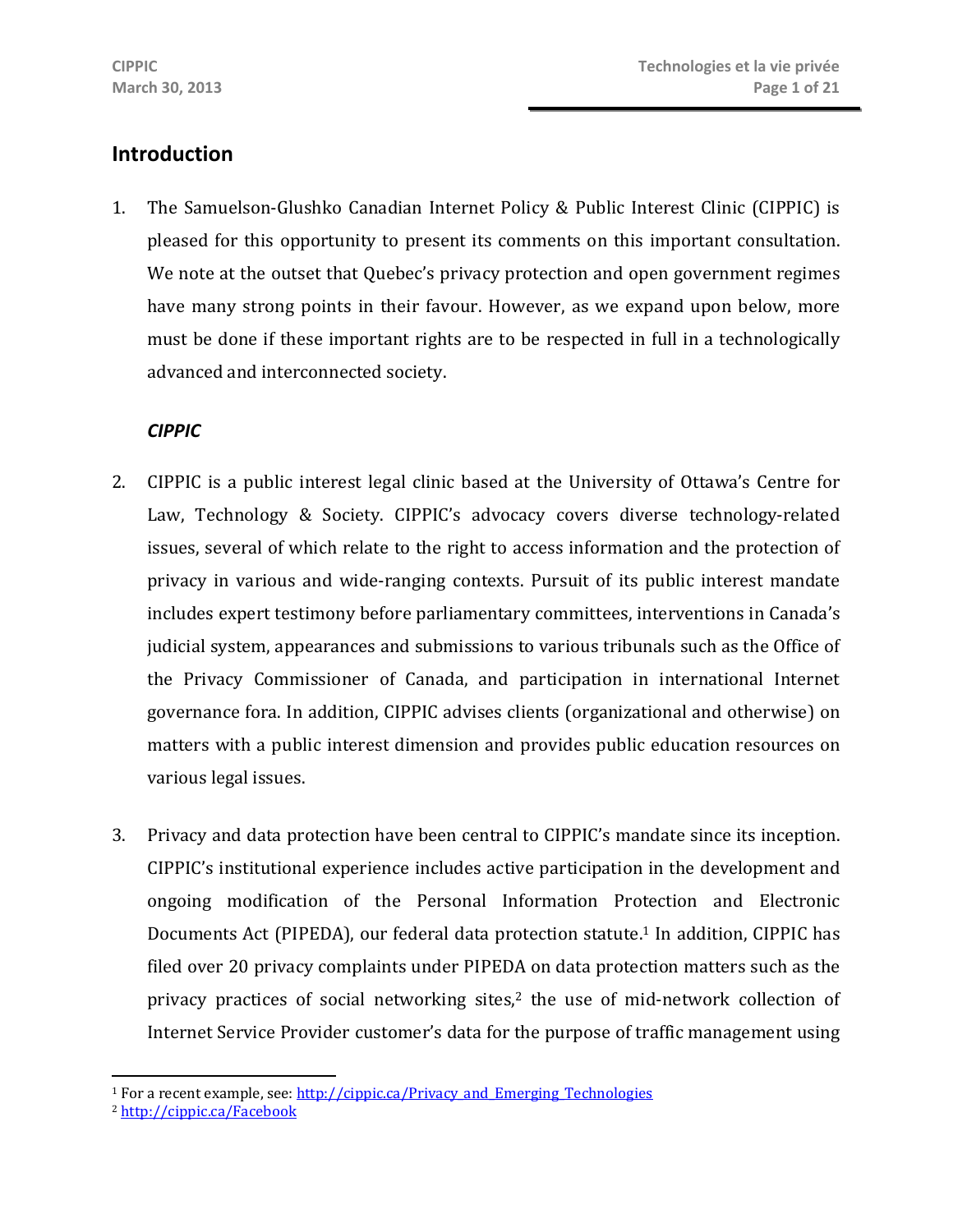Deep Packet Inspection network equipment, $3$  the implications of online data breaches of sensitive data,4 the cross-jurisdictional data collection practices of US-based websites and web-based services,<sup>5</sup> and the potential privacy implications of the Google/Double-Click merger,<sup>6</sup> to name a few. CIPPIC has additionally participated in the review of international data protection regimes, including the Council of Europe's Convention 108,7 and the OECD's Guidelines Governing the Protection of Privacy and Transborder Flows of Personal Data, $8$  as well as in the early development of the APEC Cross Border Privacy Rules framework.9

4. Information rights have similarly played a prominent role in CIPPIC's activities. CIPPIC has had frequent recourse to the use of various federal and provincial freedom of information regimes as part of its broader advocacy mandate. As such, we have on the ground experience on the challenges and limitations of the utility of such legal regimes. In addition, CIPPIC has been an active participant in broader open governance debates,10 and has produced several reports on open data-related matters.11 Finally, as one of three affiliate organizations operating Creative Commons Canada, CIPPIC recognizes the importance of simplifying complex legal language and facilitating greater fluidity for information exchange once data sets are available.12

# **I. Technology & Privacy: Keeping up with the Times**

# **(a) The Hope of Transparency: Trust without Substance?**

**Recommendation 1:** *The Commission recommends that the legislator oblige public bodies and businesses to adopt simplified confidentiality policies* 

 $\overline{a}$ 

<sup>3</sup> http://cippic.ca/DPI

<sup>4</sup> http://cippic.ca/Data\_Breach\_Notification

<sup>5</sup> http://cippic.ca/outsourcing and http://cippic.ca/SWIFT

<sup>6</sup> http://cippic.ca/GoogleDoubleClick

<sup>7</sup> http://cippic.ca/ETS\_108

<sup>8</sup> http://cippic.ca/OECD\_Guidelines

<sup>9</sup> http://cippic.ca/APEC\_CBPR

<sup>10</sup> http://cippic.ca/OIC\_consultation

<sup>11</sup> http://cippic.ca/open\_governance

<sup>12</sup> http://creativecommons.ca/about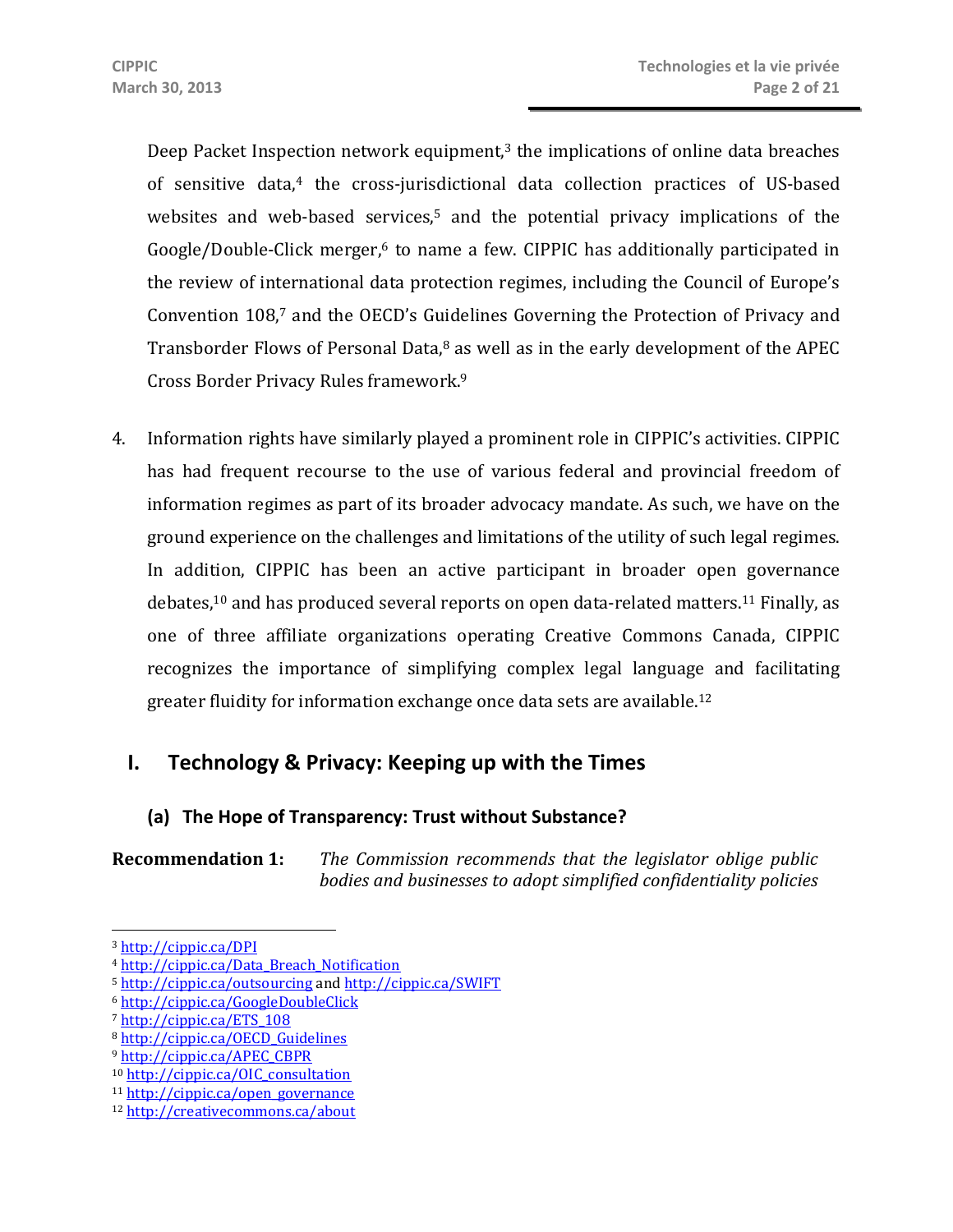*presenting, in clear and comprehensible terms, an overview of their undertakings for the protection of personal information.*

**Recommendation 2:** *The Commission recommends that the legislator impose on public bodies and businesses the use of protection pictograms informing individuals of their undertakings for protection of personal information.*

- 5. The increasing extent to which privacy is becoming commoditized and the growing scope and complexity of data protection practices undertaken by companies are well documented.<sup>13</sup> The length of privacy policies have grown apace.<sup>14</sup> making it difficult for individuals to understand precisely how their information will be collected, used, disclosed and retained. Exacerbating the length and often convoluted nature of privacy policies is their ubiquity – one study estimated that if all U.S.-based Internet users were to annually read the privacy policy for each site they encounter once annually, the opportunity cost value of time spent reading would be \$781 billion.15 In CIPPIC's experience, privacy policy drafting processes are often less an attempt to explain privacy practices to customers, and more an exercise in liability limitation. This leads not only to often legalistic language, but also to broad clauses capable of covering a range of practices as well as the ubiquitous right to overhaul existing practices at will.16
- 6. Adopting a principle of simple language, and the inclusion of an overview is a positive step towards improving customer understanding of how their information will be collected, used and disclosed. Some form of standardized graphics can build on this

 $\overline{a}$ <sup>13</sup> See, for example, the Wall Street Journal's ongoing "What They Know" investigative series: Wall Street Journal, "What They Know", <http://online.wsj.com/public/page/what-they-know-digital-privacy.html>. <sup>14</sup> N. Bilton, "Price of Facebook Privacy? Start Clicking", May 12, 2010, New York Times, <http://www.nytimes.com/2010/05/13/technology/personaltech/13basics.html>.

<sup>15</sup> A.M. McDonald & L.F. Cranor, "The Cost of Reading Privacy Policies", (2008) *I/S: A Journal of Law and Policy for the Information Society, 2008 Privacy Year in Review, <http://lorrie.cranor.org/pubs/readingPolicyCost*authorDraft.pdf>. This amount would have eclipsed the cost of high speed Internet access, as well as the \$260<br>billion 2007 U.S. online sales market (*Ibid.*).

<sup>&</sup>lt;sup>16</sup> I. Paul, "Instagram Updates Privacy Policy, Inspiring Backlash", December 18, 2012, PC World, <http://www.pcworld.com/article/2021285/instagram-updates-privacy-policy-inspiring-backlash.html>. Also see: T. Israel, "CIPPIC Comments on Office of the Privacy Commissioner of Canada's Draft Report on the 2010 OPC Consultations on Online Tracking, Profiling and Cloud Computing", December 20, 2010, <http://www.cippic.ca/sites/default/files/20101220-CIPPIC-Comments-OPCDRAFTREPORT.pdf>, p. 6.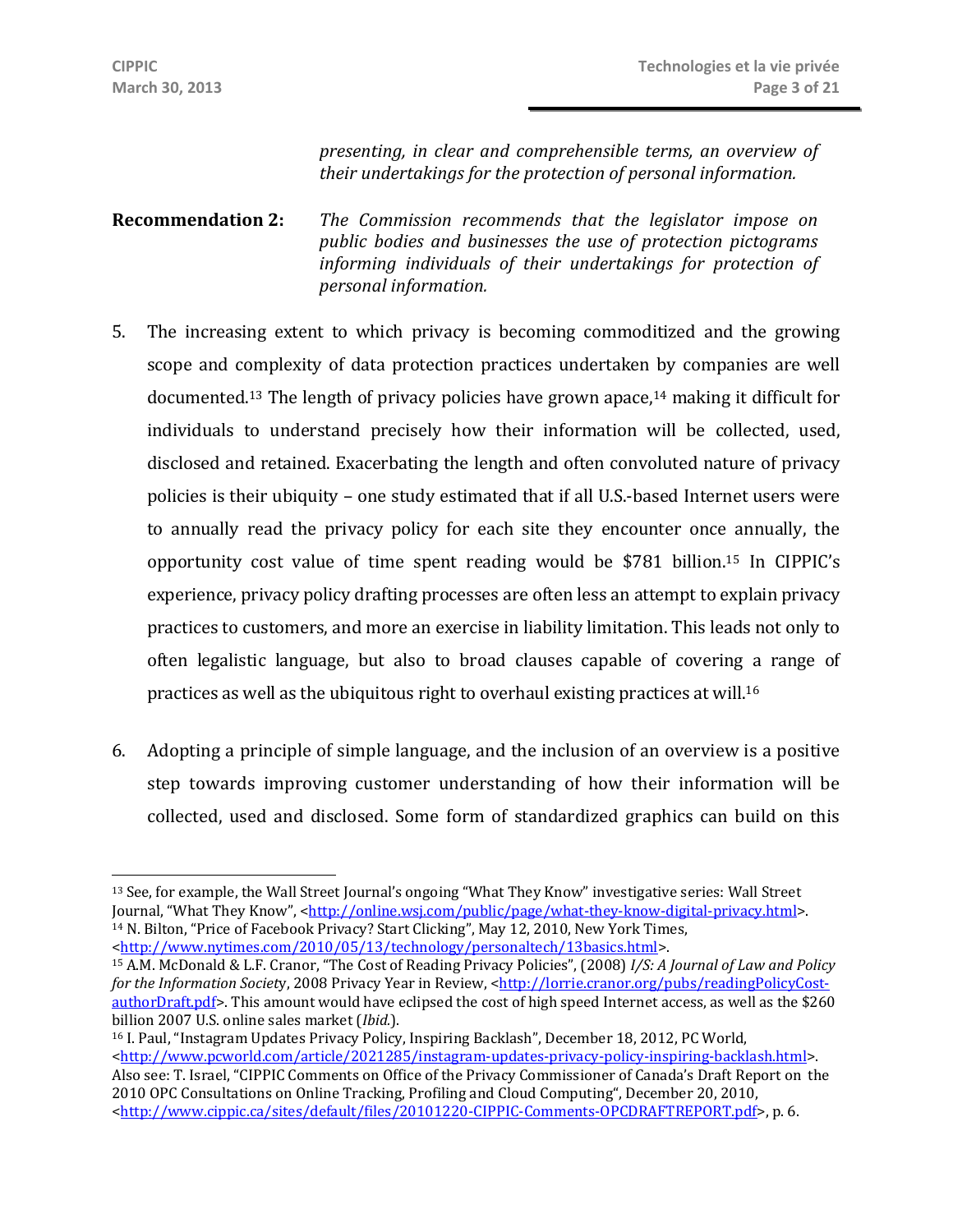transparency by helping individuals understand, with minimal time investment, long and often convoluted explanations. However, it must be recognized that privacy practices are inherently complex and may not be readily reduced into brief overviews or images. As pointed out by noted Carnegie Mellon researcher Alessandro Acquisti: "…transparency and control are empty words that are used to push responsibility to the user for problems that are being created by others."17

- 7. The use of privacy symbols as a means of conveying privacy practices has proven problematic in the past. For example, the Digital Advertising Alliance developed an icon to better inform individuals of data protection practices arising from online tracking for the purpose of providing targeted advertising.18 Few participants understood that the icon indicated the advertisement accompanying it was targeted to their interests and *none* understood it indicated their online browsing activities were being tracked.19
- 8. Other graphic privacy indicators such as privacy seals were intended to convey a site's compliance with a basic and established set of privacy practices. However, research indicates that the presence of a privacy seal, while perhaps lowering privacy *concerns*, in many cases will provide little if any verifiable differences to privacy practices:

Thus, privacy seals that are supposed to function as privacy and data protection indicators often become misleading beacons, shielding low privacy standards.20

17 S. Sengupta, :Letting Down Our Guard with Web Privacy", March 30, 2013, New York Times, <http://www.nytimes.com/2013/03/31/technology/web-privacy-and-how-consumers-let-down-theirguard.html>; L. Brandimarte, A. Acquisti & G. Loewenstein, "Misplaced Confidences: Privacy and the Control Paradox", *WEIS'10*, August 2012, *Social Psychological and Personality Science*, available at: 18 B. Ur, P.G. Leon, L.F. Cranor, R. Shary & Y. Wang, "Smart, Useful, Scary, Creepy: Perceptions of Online Behavioral Advertising", CMU-CyLab-12-007, April 2, 2012 (revised July 13, 2012),<br>
<https://www.cylab.cmu.edu/files/pdfs/tech\_reports/CMUCyLab12007.pdf>, p. 5.  $^{19}$  B. Ur, P.G. Leon, L.F. Cranor, R. Shary & Y. Wang, "Smart, Useful, Scary, Creepy: Perceptions of Online Behavioral Advertising", CMU-CyLab-12-007, April 2, 2012 (revised July 13, 2012),<br>
<https://www.cylab.cmu.edu/files/pdfs/tech\_reports/CMUCyLab12007.pdf>, p. 5. <sup>20</sup> R. Rodriguez, D. Wright & K. Wadhwa, "Developing a Privacy Seal Scheme (That Works)", (2013) *International Data Privacy Law, <http://idpl.oxfordjournals.org/content/early/2013/01/31/idpl.ips037.full.pdf+html>, p. 7.*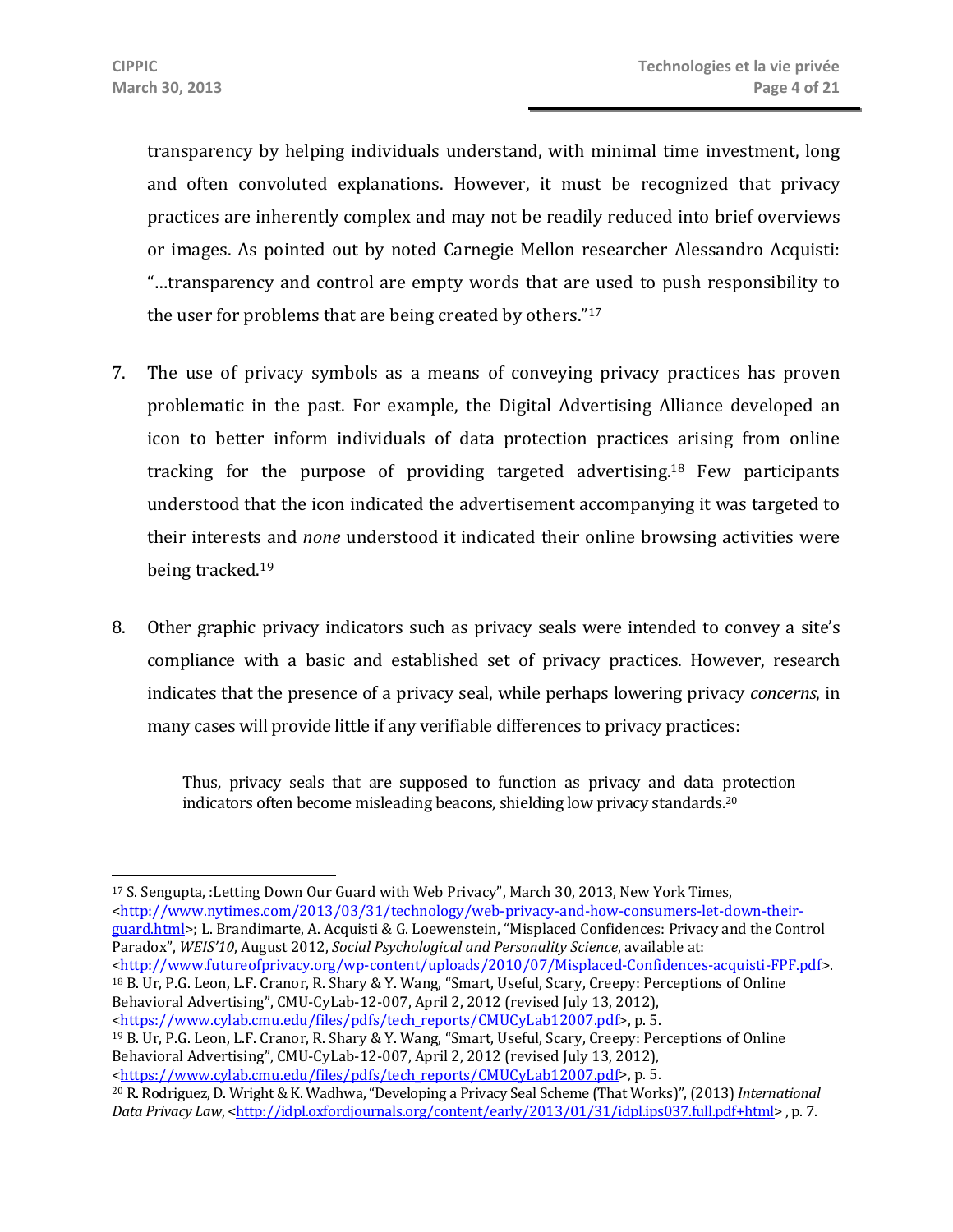Indeed, some surveys of sites using the two most established privacy seals (TRUSTe and BBBOnLine) concluded that these sites were *more* likely to infringe on user privacy than uncertified sites.21

- 9. Additionally, it is important to note that pictogram schemes have been mostly successful when appended in order to *waive* rights, not to *take* them away. Creative Commons, for example, provides a broadly used and highly sophisticated set of pictograms which permit individuals to *waive* rights in works in order to facilitate broader dissemination of those works. Privacy pictograms, however, would operate as a form of waiver *imposed* on an individual so that the service employing them can make free use of the employer's personal information without impediment. Further, where it is a simple manner to standardize a *grant* of rights, since the complexity and variety of use will ultimately rest with the grantee, the same cannot be said for an attempt to capture complex and varying practices on the side of the *grantor(s)*. The success of any privacy pictogram system will depend on accounting for the important differences in incentives that accompany these two very different contexts.
- 10. This is not to say that graphic icons cannot play a role in improving people's understanding of how their personal data is being used. Standardization of field headings, for example, will help individuals become accustomed to looking in the same place for details on comparable privacy practices, for example. It is additionally clear that an effective privacy pictogram system must be accompanied by consistent and proactive regulatory monitoring for compliance and robust enforcement. Finally, great care must be taken not to attempt to capture complex data protection practices in simple graphics as this may well turn into a process of trust without substance.

**Suggestion 1:** Caution should be taken in the adoption of any image-based or otherwise overly simplified privacy communication mechanisms or obligatgions.

<sup>21</sup> R. Rodriguez, D. Wright & K. Wadhwa, "Developing a Privacy Seal Scheme (That Works)", (2013) *International Data Privacy Law*, <http://idpl.oxfordjournals.org/content/early/2013/01/31/idpl.ips037.full.pdf+html>, p. 8.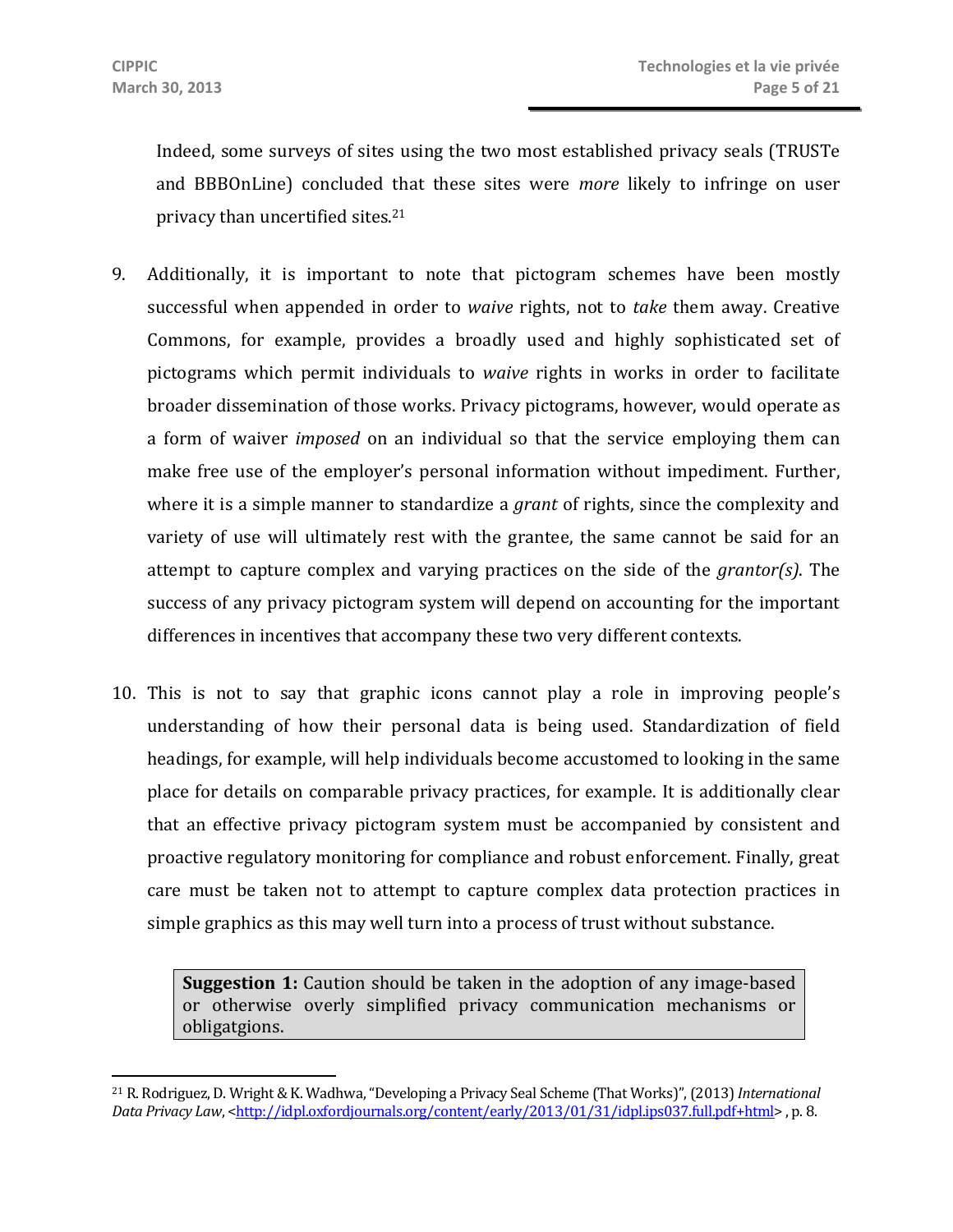- **Recommendation 3:** *The Commission recommends that the legislator oblige public bodies and businesses to report the presence of mechanisms likely to identify or locate a natural person during use of their products.*
- **Recommendation 4:** *The Commission reminds public bodies and businesses to integrate the principles of protection of personal information when they design their goods and services and to apply them throughout the life cycle of this information.*
- 11. Singling out location services is useful, but ultimately a more flexible approach would be desirable. The challenges that location-tracking services pose to privacy are not specific to these types of technologies, and should be addressed in a more principled manner that will carry across other problematic current and future technologies.
- 12. The challenges inherent in location technologies are two-fold. First, location tracking may not always clearly and unequivocally be traced to an 'identifiable natural person', potentially taking the collection (but not use) of such information outside the scope of data protection laws. This is because it is frequent, these days, to track 'individuals' by device, browser-based cookie, or other comparable mechanism as opposed to by name alone. While location information is highly capable of revealing natural identity, $22$ some may rely on any existing ambiguity on this point to ignore privacy protections on the premise that the information is not 'about an identifiable individual'.
- 13. This issue, however, is by no means unique to location tracking. The same arguments are occasionally advanced with respect to other types of tracking, notably tracking of online browsing or similar activity, which is often traceable back to an IP address, or unique cookie-based identifier. This is because online tracking mechanisms, and particularly those that are commercially driven, can often achieve their purposes (targeted tracking, customer profiling, price discrimination, etc.) without ever discovering the identity of the natural person.

<sup>&</sup>lt;sup>22</sup> One recent comprehensive study of human mobility data found that of 1.5 million data sets where location was collected on an hourly basis over time, four spatial/temporal points were sufficient to identify 95% of individuals: Y-A de Montjoye, C.A. Hidalgo, M. Verleysen & V.D. Blondel, "Unique in the Crowd: The Privacy Bounds of Human Mobility", (2013) 3 *Scientific Reports* 1376, <http://www.nature.com/srep/2013/130325/srep01376/pdf/srep01376.pdf>.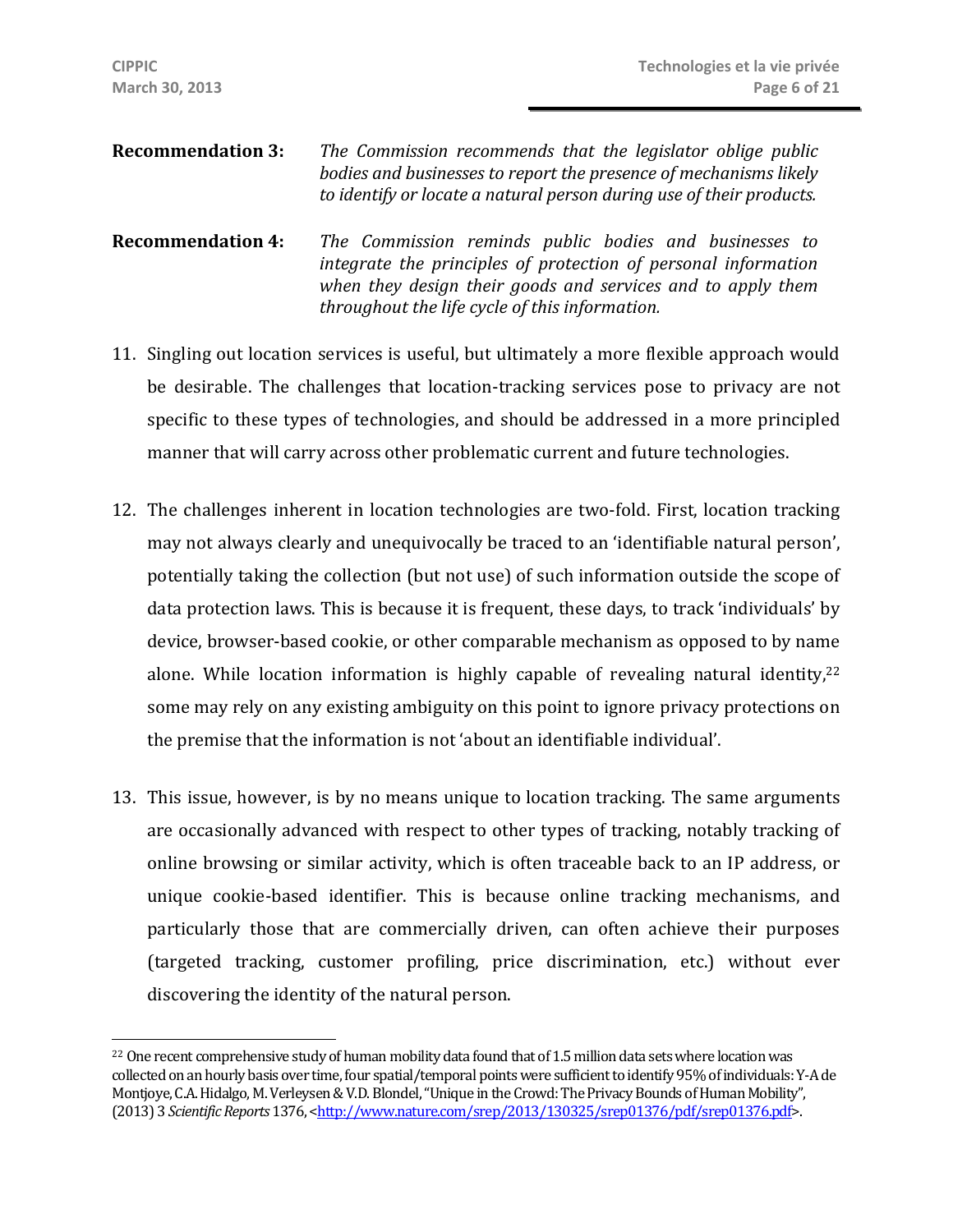14. A more principled solution to this issue will provide a comprehensive response to what is an endemic and problematic feature of technological tracking capacity. In addition, this type of information collection should benefit from the full panoply of privacy protections available, not merely the enhanced reporting obligations suggested in Recommendation 3. Instead of a general obligation to inform individuals of mechanisms intended to attempt to locate or identify natural individuals, we suggest applying the general protections found in *An Act Respecting the Protection of Personal*  Information in the Private Sector,<sup>23</sup> to ensure it applies to the collection, use, disclosure and retention of any information likely to be linked to an identifiable individual or to a specific computer or other comparable device.<sup>24</sup>

**Suggestion 2:** Apply Quebec's privacy protections to the collection, use, disclosure and retention of any data likely to be linked to any identifiable individual, computer or other comparable device.

15. The second problematic feature that is inherent in the tracking of location information is its significant capacity to reveal previously undisclosed, yet highly sensitive information about an individual's personal life, aspirations, opinions, beliefs, medical conditions financial stability or general activities. This is problematic not only because of the sensitive nature of the information revealed, but also because of the manner in which it is revealed – often by piecing together multiple, individually innocuous data points over time, as ably explained by a D.C. Circuit Court in the context of police surveillance:

Prolonged surveillance reveals types of information not revealed by short-term surveillance, such as what a person does repeatedly, what he does not do, and what he does ensemble. These types of information can each reveal more about a person than does any individual trip viewed in isolation. Repeated visits to a church, a gym, a bar, or a bookie tell a story not told by any single visit, as does one's not visiting any of these places over the course of a month. The sequence of a person's movements can

<sup>&</sup>lt;sup>23</sup> R.S.Q. c P-39.1, <http://www.canlii.org/en/qc/laws/stat/rsq-c-p-39.1/latest/rsq-c-p-39.1.html>.<br><sup>24</sup> A comparable definition has been suggested by the U.S. Federal Trade Commission: FTC, "Protecting

Consumer Privacy in an Era of Rapid Change: Recommendations for Businesses and Policymakers", March 2012, <http://www.ftc.gov/os/2012/03/120326privacyreport.pdf>, p. 15-18: The FTC framework applies to "all commercial entities that collect or use consumer data that can be reasonably linked to a specific consumer, computer, or other device."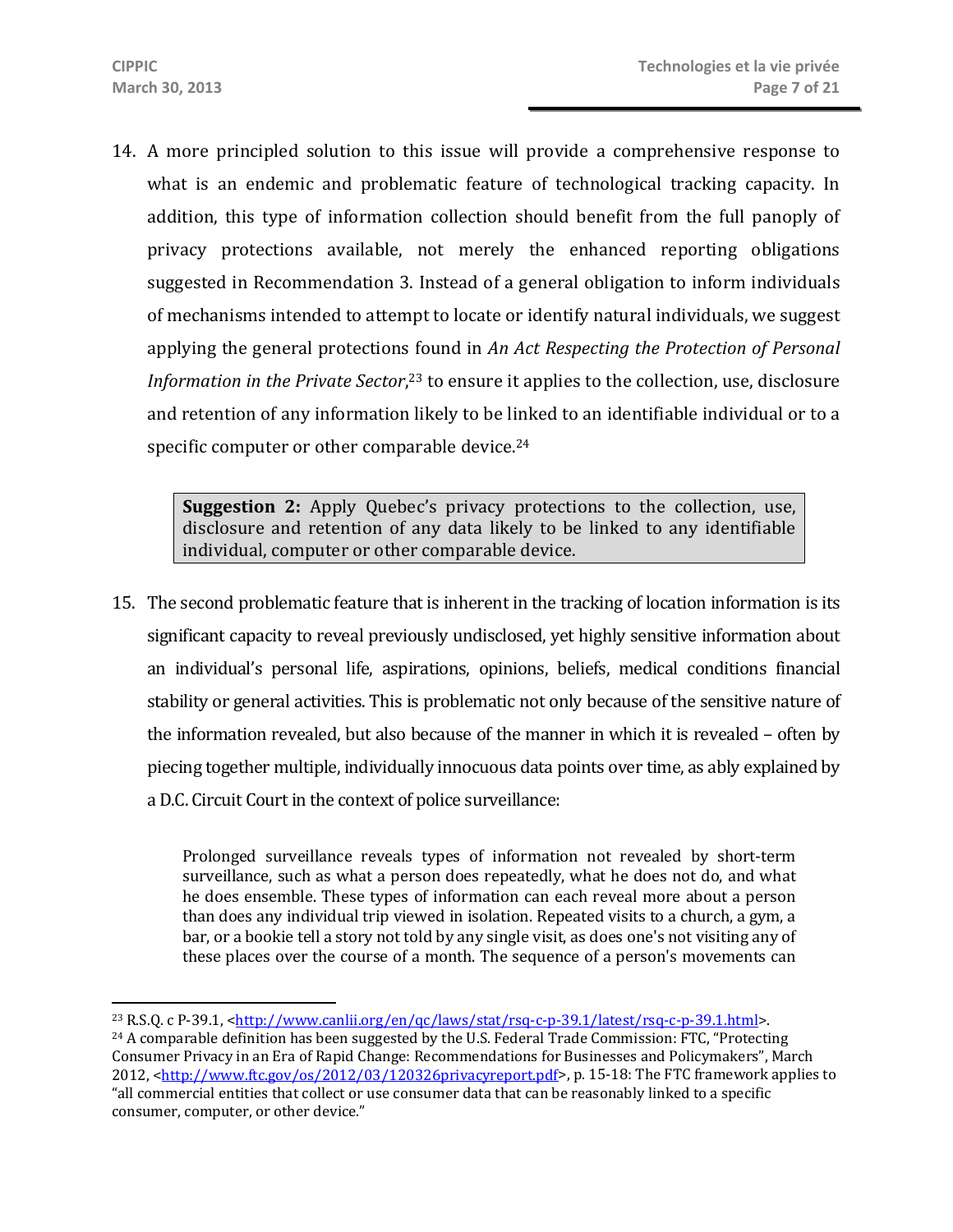reveal still more; a single trip to a gynecologist's office tells little about a woman, but that trip followed a few weeks later by a visit to a baby supply store tells a different story. A person who knows all of another's travels can deduce whether he is a weekly church goer, a heavy drinker, a regular at the gym, an unfaithful husband, an outpatient receiving medical treatment, an associate of particular individuals or political groups – and not just one such fact about a person, but all such facts.25

On this basis, enhanced notification for location tracking mechanisms is justified but not, in our view, sufficient. The digital environment not only dramatically expands the scope of sensitive information capable of being collected on individuals, but also, in many instances, allows for similar 'piecemeal' profiling in which constituent elements may not be 'sensitive', but the whole provides a level of insight into individuals' lives that is sensitive and highly invasive.

- 16. As such, we suggest that a number of measures be adopted to ensure that Canadians receive the type of information they deserve *whenever* the privacy of their sensitive information is put at risk. First, we suggest the enhanced notification requirement suggested in Recommendation 3 be applied to *all* instances in which sensitive information is being collected.
- 17. Additionally, given the increasingly sophisticated manner in which information is being collected, interconnected, analyzed, and shared, CIPPIC recommends imposing clearer obligations on organizations when seeking consent for such practices. Specifically, CIPPIC suggests the adoption of comparable language to that proposed in Clause 5 of Bill C-12, which seeks to amend PIPEDA:

For the purposes of clauses 4.3 to 4.3.8 of Schedule 1, the consent of an individual is only valid if it is reasonable to expect that the individual understands the nature, purpose and consequences of the collection, use or disclosure of personal information to which they are consenting.26

26 Bill C-12, Safeguarding Canadians' Personal Information Act, September 29, 2011, First Reading, 1sst Session, Forty-first Parliament, 60 Elizabeth II, 2011, <http://www.parl.gc.ca/content/hoc/Bills/411/Government/C-12/C-12\_1/C-12\_1.PDF>.

 $\overline{a}$ <sup>25</sup> *U.S. v. Maynard*, 614 F.3d 544, (U.S. D.C. Circ., 2010), p. 562, affirmed in part in *U.S. v. Jones*, 565 U.S. \_\_, (2012).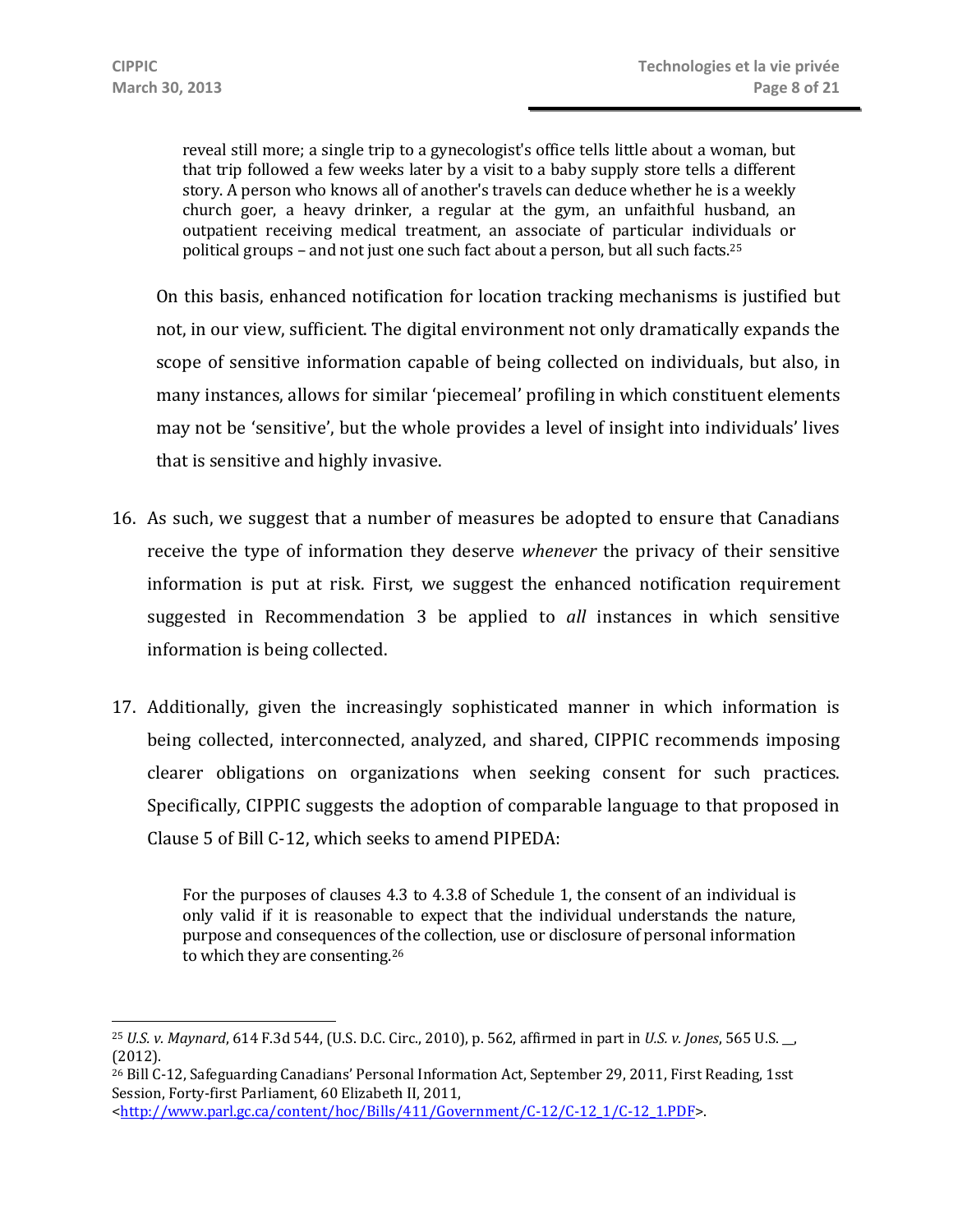This will obligate organizations to ensure that they take proper measures to fully inform Canadians as to how their information will be collected, used and disclosed before their consent can be relied upon.

- 18. Additionally, we note that Recommendation 4 suggests the adoption of a core element of privacy by design: the incorporation of privacy principles into all elements of the product design process. We note, however, that this is not enough in and of itself. An explicit obligation to *minimize* data collection, use and disclosure at *all* levels of the data handling process is necessary in an era where so much information is so easily available. Data minimization has been long been recognized as a foundational principle in data protection<sup>27</sup> and, more recently, was recently adopted by the United States administration in its Consumer Data Privacy Bill of Rights.28
- 19. Finally, we note that Recommendation 4 ignores what is the most important aspect of the privacy by design suite of obligations: privacy by default.<sup>29</sup> The explicit adoption of this principle as an independent obligation is necessary to ensuring privacy in a rapidly evolving and technologically advanced age. Obligating privacy by default as an overriding principle of service design will ensure individuals are aware that their information is being processed, and reduces the burden and often significant effort individuals must undergo when attempting to navigate often complex and frequently changing privacy settings in digital services.

**Suggestion 3:** Apply the obligation in Recommendation 3 for enhanced notification to ensure it applies to any and all mechanisms that seek to collect, use or disclose sensitive personal information.

<sup>&</sup>lt;sup>27</sup> OECD, Guidelines on the Protection of Privacy and Transborder Flows of Personal Data", <http://www.oecd.org/internet/ieconomy/oecdguidelinesontheprotectionofprivacyandtransborderflowsofp<br>ersonaldata.htm>, section 7.

<sup>&</sup>lt;sup>28</sup> White House, "Consumer Data Privacy in a Networked World: A Framework for Protecting Privacy and Promoting Innovation in the Global Digital Economy", February 2012, <http://www.whitehouse.gov/sites/default/files/privacyfinal.pdf>, Principle 6.<br><sup>29</sup> A. Cavoukian, Information & Privacy Commissioner of Ontario, "Privacy by Design: The 7 Foundational

Principles", Last Revised January 2001, <http://www.ipc.on.ca/images/resources/7foundationalprinciples.pdf>.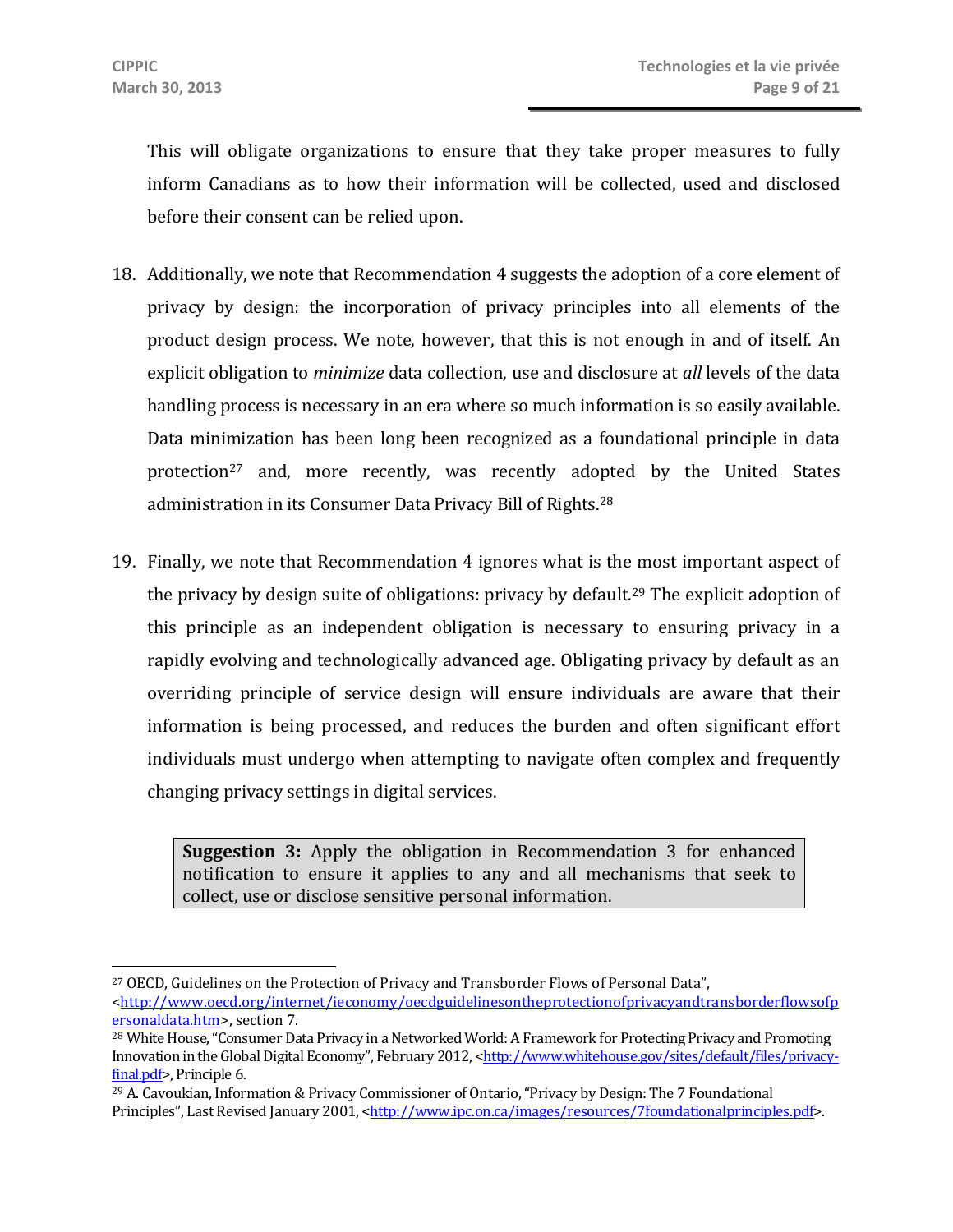**Suggestion 4:** Ensure that organizations seeking to collect, use or disclose an individual's personal information on the basis of her consent only do so if it is reasonable to expect the individual understands the nature, purpose, impact and consequences of consenting.

**Suggestion 5:** Impose onto organizations the obligation to minimize data collection, use and disclosure at all stages of the data handling process.

**Suggestion 6:** Adopt the obligation to respect privacy by design as an overriding obligation in service design, at least with respect to sensitive information.

#### **(b) Digital natives**

#### **Recommendation 5:** *The Commission recommends that the school system develop curricula at the elementary and secondary level to educate youth about IT and Web 2.0 issues.*

- **Recommendation 6:** *The Commission invites the legislator to consider the appropriateness of amending consumer protection or personal information legislation, particularly to prohibit profiling of minors in electronic environments.*
- 20. With respect to recommendation 5, the integration of educational programs in children's curriculum is an important step. We live in an era where individuals are connected to the internet at a young age and it is therefore essential to begin educating them about the implications as well as the risks involved in engaging in online activities. Providing children with digital skills can also provide for a safer online experience, as youths will be better placed to identify attempts at fraud and other potential online hazards.
- 21. With regards to recommendation 6, CIPPIC is in accordance with the proposition that the protection of children's online privacy is a concern that should be adequately dealt with. The Working Group of Canadian Privacy Commissioners and Child and Youth Advocates in a report entitled: "*There ought to be a law: protection children's online privacy in 21st century*", offers insightful ways by which amendments can promote more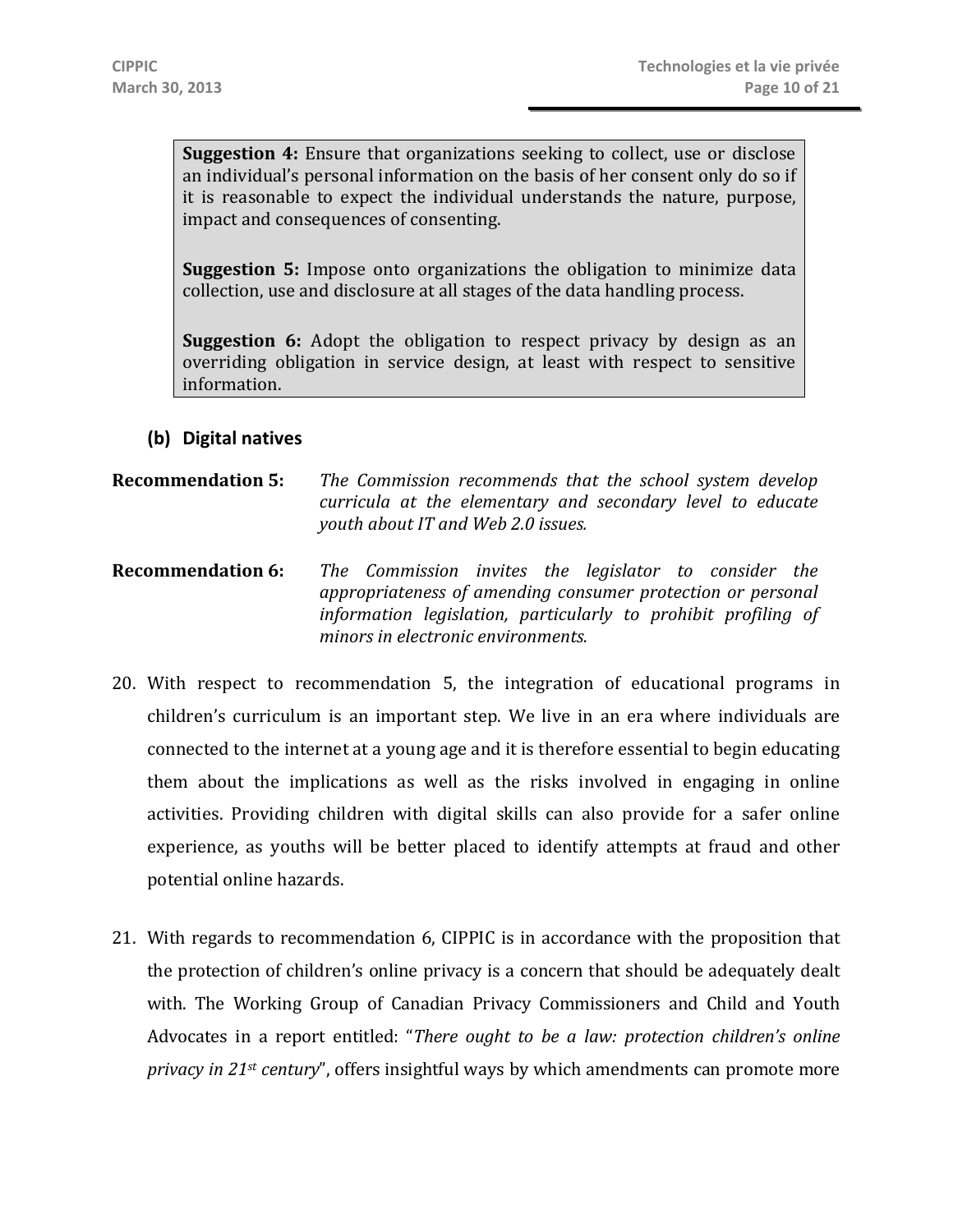protection for children from internet-based media manipulations. 30 The implementation of federal legislation prohibiting the commercialization of advertising in children's online game and play spaces, the creation of online play spaces that are non-commercial are a few of the useful proposals from this report that can be considered.

#### **(c) Data Breach Notification**

- **Recommendation 7:** *The Commission recommends that the Access Act and the Private Sector Protection Act be amended by the addition of an obligation to report to the Commission on security breaches that occur in public bodies and businesses and that involve personal information.*
- **Recommendation 8:** *The Commission recommends that the terms and conditions be determined, leading to reporting of security breaches involving personal information.*
- **Recommendation 9:** *The Commission recommends that it be entrusted with the power to order public bodies and businesses, on the conditions it determines, to notify the persons concerned by a security breach involving their personal information and to take the measures the Commission will deem necessary to ensure adequate protection of their personal information.*
- 22. CIPPIC is strongly supportive of the adoption of data breach notification obligations. The two-tier notification mechanism proposed in Recommendations 7-9 will be particularly affective, as it will avoid notification fatigue by not obligating individuals to be notified each and every time their personal information has been breached. At the same time, it prevents organizations from hiding behind overly high or subjective standards in order to avoid disclosing breaches in order to preserve good will.<sup>31</sup>

<sup>30</sup> Working Group of Canadian Privacy Commissioners and Child and Youth Advocates, "There ought to be a law : protecting children's online privacy in the 21st century", November 19, 2009, <http://www.gnb.ca/0073/PDF/Children%27sOnlinePrivacy-e.pdf>. 31 T. Israel, "Bill C-12: Safeguarding Canadians' Personal Information Act – Eroding Privacy in the Name of Privacy",

<sup>(2012) 9(5)</sup> Can. Priv. L.R. 45; (2012) 5(3) The Winston Report 5. Initial version available online at: Slaw Slaw.ca, March 23, 2012, <http://www.slaw.ca/2012/03/23/billc12-safeguarding-privacy-by-eroding-it/>.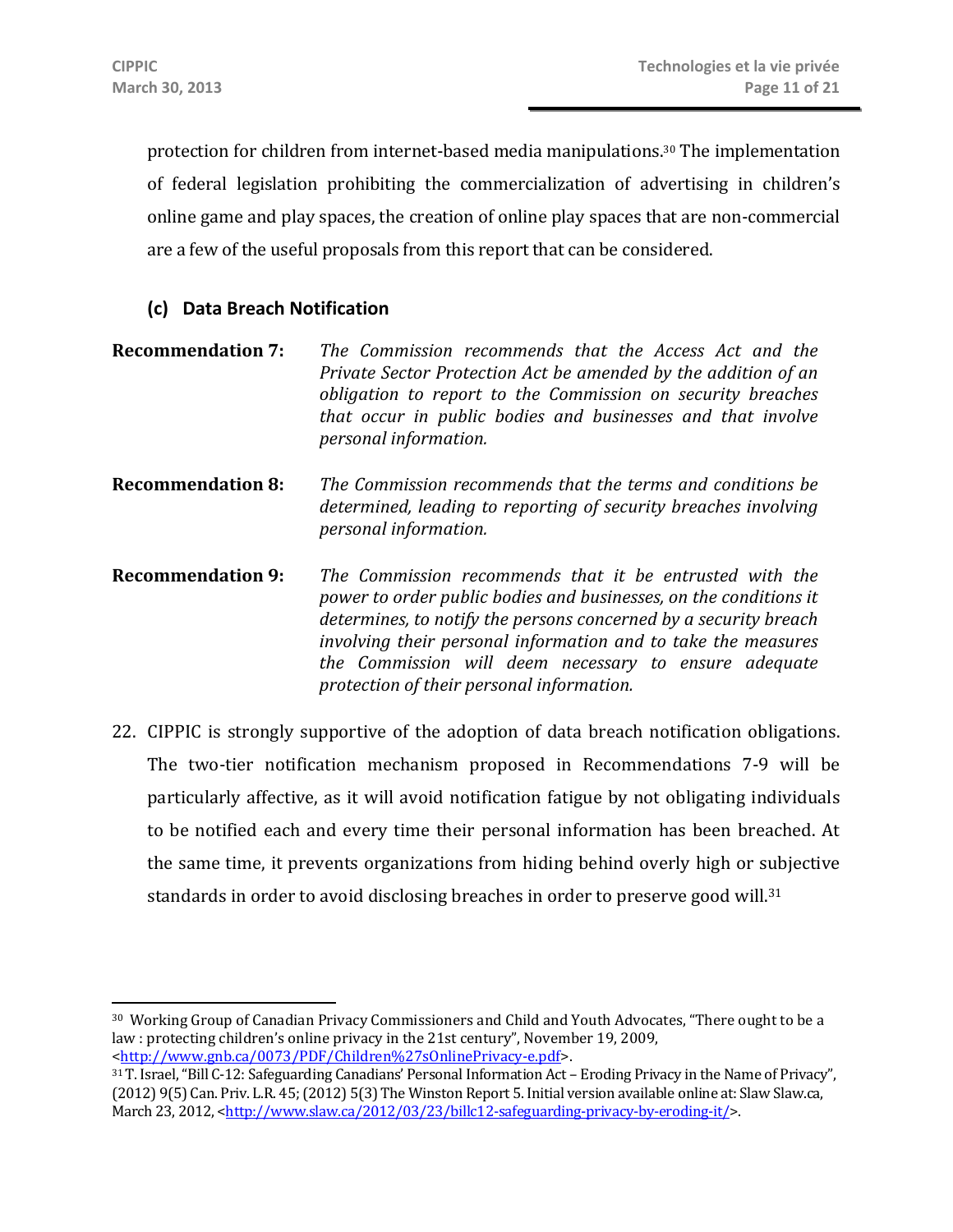- 23. We note that these obligations should involve a two-tier mechanism. First, all or close to all breaches or potential breaches of security safeguards must be reported to the Commission. Second, the Commission will determine which breaches need to be reported to affected individuals, as well as what remedial measures the reporting organization needs to adopt in order to address the breach.
- 24. Reporting to the Commission or any data protection authority will allow for an objective assessment of the severity of the breach and its implication on users privacy. Perhaps more importantly, it will encourage companies to adopt adequate technical safeguards, both in anticipation of a breach and after one has occurred, as when companies know they will be insulated from embarrassment by hiding an inevitable breach, there is minimal incentive to put in place the rigorous but often costly protections needed to safeguard private data in a digital age.32

# **(d) Accountability**

```
Recommendation 10: The Commission recommends that the Private Sector Protection 
                         Act provide for the creation of the function of person in charge 
                         of protection of personal information.
```
- **Recommendation 11:** *The Commission recommends that the function of person in charge in the private sector can be delegated by the business to a person working within the business.*
- 25. With regards to recommendation 10 and 11, the provision for a person in charge in the private sector is necessary to ensuring accountability and should be implemented. We note that the Federal, Ontario and British Columbia Privacy Commissioners have all recognized the importance of ensuring this type of accountability for businesses large and small alike.33 All businesses should have a delegated individual in charge that can

 $\overline{a}$ 

<sup>&</sup>lt;sup>32</sup> *Ibid.*<br><sup>33</sup> Office of the Information and Privacy Commissioner of Alberta, Office of the Privacy Commissioner of Canada & Office of the Information & Privacy Commissioner of British Columbia, "Getting Accountability Right with a Privacy Management Program", Last modified April 17, 2012, <http://www.gnb.ca/0073/PDF/Children%27sOnlinePrivacy-e.pdf>.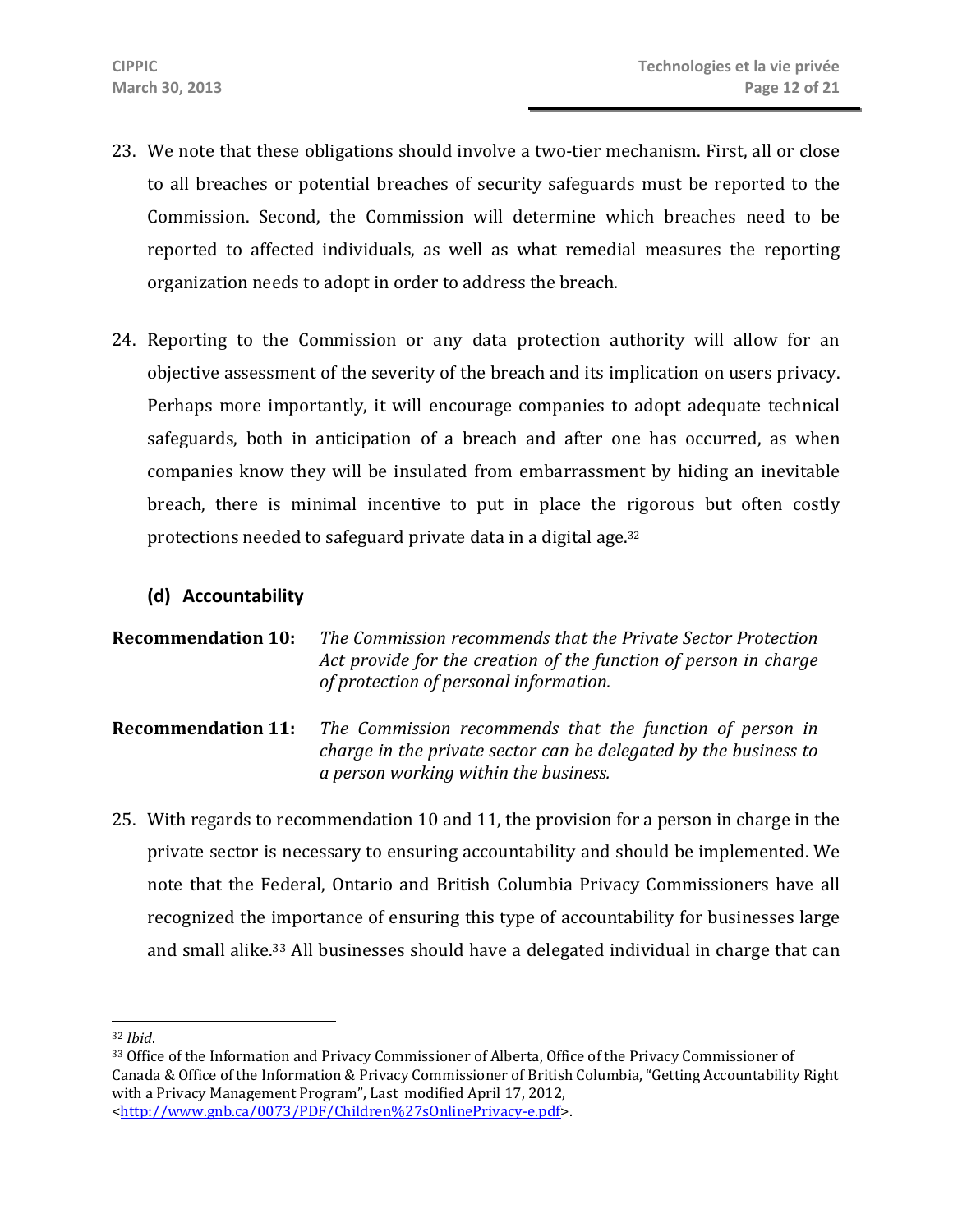handles, monitors, and is held responsible for all affairs dealing with access to information and privacy concerns.

26. While the delegation of an individual in charge and other 'accountability' measures are all essential, it should be expressly emphasized that this is only one element of a successful data protection regime. Other elements, including obligations to minimize data collection strictly to what is necessary in order to achieve legitimate and reasonable objectives, and robust consent requirements, including technical interfaces designed with a 'privacy by default' mindset, are all additionally integral to any comprehensive response to data protection challenges.

# **II. The Right to Information: From Transparency to Open Government**

27. In CIPPIC's view, access to information is a component of a broader right to receive and impart information.34 We are encouraged by the leadership role Quebec has taken in open governance, transparency and open data initiatives, including concrete steps such as the implementation of Quebec's open data portal.<sup>35</sup> However, more can be done.

#### **(a) Scope of Application**

- 28. The Act's application is limited in scope. It fails to cover a broad enough range of bodies, a broad enough range of documents and a broad enough set of data storage scenarios.
- 29. To begin with, Quebec's *An Act respecting access to documents held by public bodies and the Protection of personal information* ("Quebec ATI Act"),<sup>36</sup> is deficient in its limited scope of application. While the Act applies to a broad range of 'public bodies', section 34 of the Act excludes members of the National Assembly from complying with access

 $\overline{a}$ 34 See Article 19, "International Standards: Right to Information", Policy Brief, 5 April 2012, online: <http://www.article19.org/resources.php/resource/3024/en/international-standards-right-toinformation>, text accompanying footnote 9.

<sup>&</sup>lt;sup>35</sup> Government of Quebec, "Données Ouvertes", <http://www.donnees.gouv.qc.ca>.<br><sup>36</sup> R.S.Q., c. A-2.1, <http://www.canlii.org/en/qc/laws/stat/rsq-c-a-2.1/latest/rsq-c-a-2.1.html>.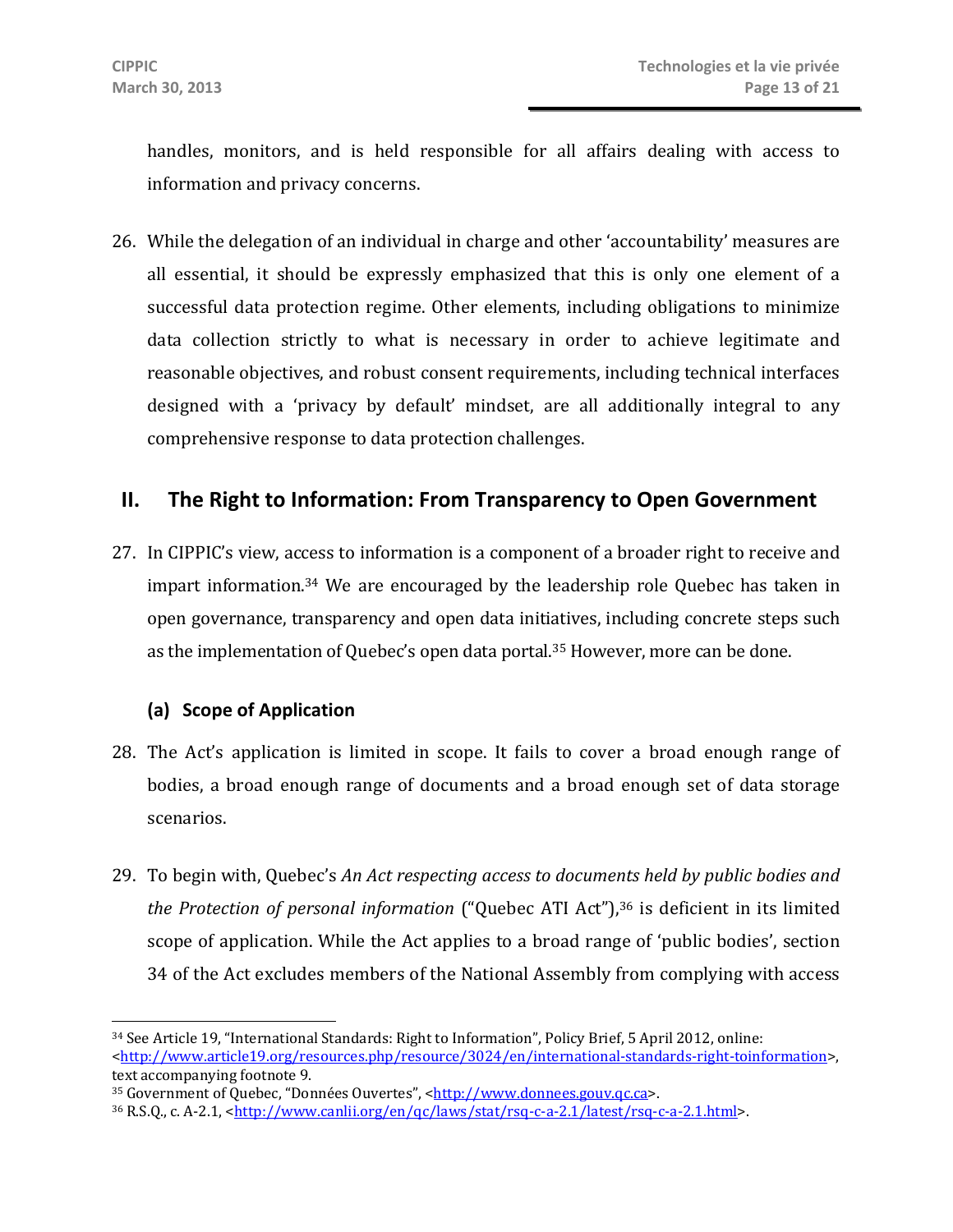obligations unless they 'deem it expedient'.37 This, for all intents and purposes, amounts to an exemption for members of the National Assembly as 'expedient' is sufficiently subjective and broad a standard to encompass anything, meaning members are not likely to disclose anything they would not disclose upon request if the Act did not apply to them at all.

- 30. Secondly, Quebec's right to information regime is overly limited in the records it applies to. Specifically, section 9 of the Quebec ATI Act excludes all ancillary information, such as outlines, drafts, preliminary notes, and so on.38 In CIPPIC's experience, outlines, early drafts and preliminary notes provide vital insight into the development process behind key government documents and processes. It also adds important information on internal processes that is essential for transparency. This exception should be removed.
- 31. Finally, the Quebec ATI Act expressly excludes a right to access any data that would require processing before it can be released. This is problematic, as it precludes more costefficient solutions, particularly in scenarios where necessary data points are spread across several sources. This may not only lead to higher operational costs in responding to ATI requests, but may act as a deterrent to legitimate requests. The Centre for Law & Democracy, in its analysis of Quebec's right to information regime, describes it as such:

This prevents users from getting information which a public authority holds, but which is spread across different documents or which needs to be extracted from a database. For example, if a requester wanted to know how much money an authority spent on a particular type of expenditure, and that expenditure was not specifically tracked, the authority would be justified in refusing the request, rather than totalling up their expenditures to find an answer to the question. This is obviously extremely problematic.<sup>39</sup>

 $\overline{a}$ 

<sup>37</sup> R.S.Q., c. A-2.1, section 34.

<sup>38</sup> R.S.Q., c. A-2.1, section 9.

<sup>39</sup> On this point, see: Centre for Law and Democracy, "Failing to Measure Up: An Analysis of Access to Information Legislation in Canadian Jurisdictions", September 2012, <http://www.lawdemocracy.org/live/wp-content/uploads/2012/08/Canada-report-on-RTI.pdf>, p. 8.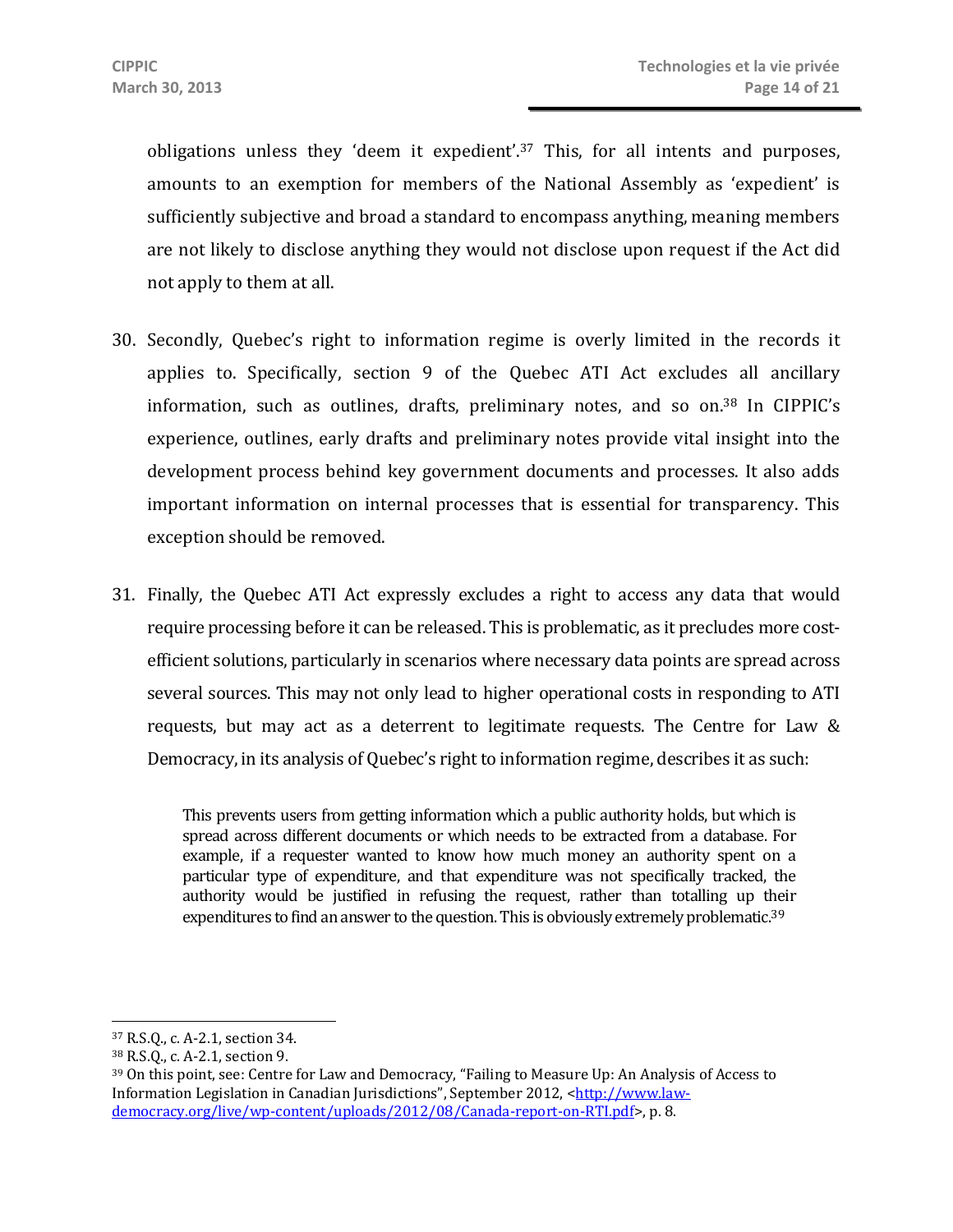CIPPIC's experience with several federal and provincial ATI regimes confirms this. Cost is the most commonly used mechanism for narrowing the scope of a request – rarely, but at times, as a means of obscuring or deterring access to legitimate information. The obligation should be to provide the information sought in the most cost-effective and efficient manner.

32. Moreover, while a division between 'documents' and 'information' may have been justifiable in an earlier age when the underlying information did not exist already in databases, today assembling information should not pose great difficulties. Access to raw data would facilitate creative processes, app development, mashups, etc., and stimulate the technology sector in Quebec. The "studies" are valuable in themselves, and they should be published. But whereas government employees may have expended significant effort in analyzing the data themselves to produce a study, it seems counter-productive to require members of the public to spend time and effort extracting information from a document so as to perform their own analysis.

**Suggestion 7:** Remove the ability of certain government members to refuse an information request simply because they deem it expedient to do so.

**Suggestion 8:** Remove the exception for ancillary information found in section 9 of the Quebec ATI Act.

**Suggestion 9:** Remove the exception in section 15, removing documents that require computation or comparison of information in order to produce from the general right of access.

- **Recommendation 12:** *The Commission recommends that the application of the Distribution Regulation be extended to the public bodies currently exempted.*
- **Recommendations 20:** *The Commission recommends that the Access Act be amended to bring within the scope of the Access Act, all bodies having more than 50% of their joint stock held by the State.*
- 33. A number of public bodies included in the Quebec ATI Act are nonetheless excluded from the *Regulation respecting the distribution of information and the protection of*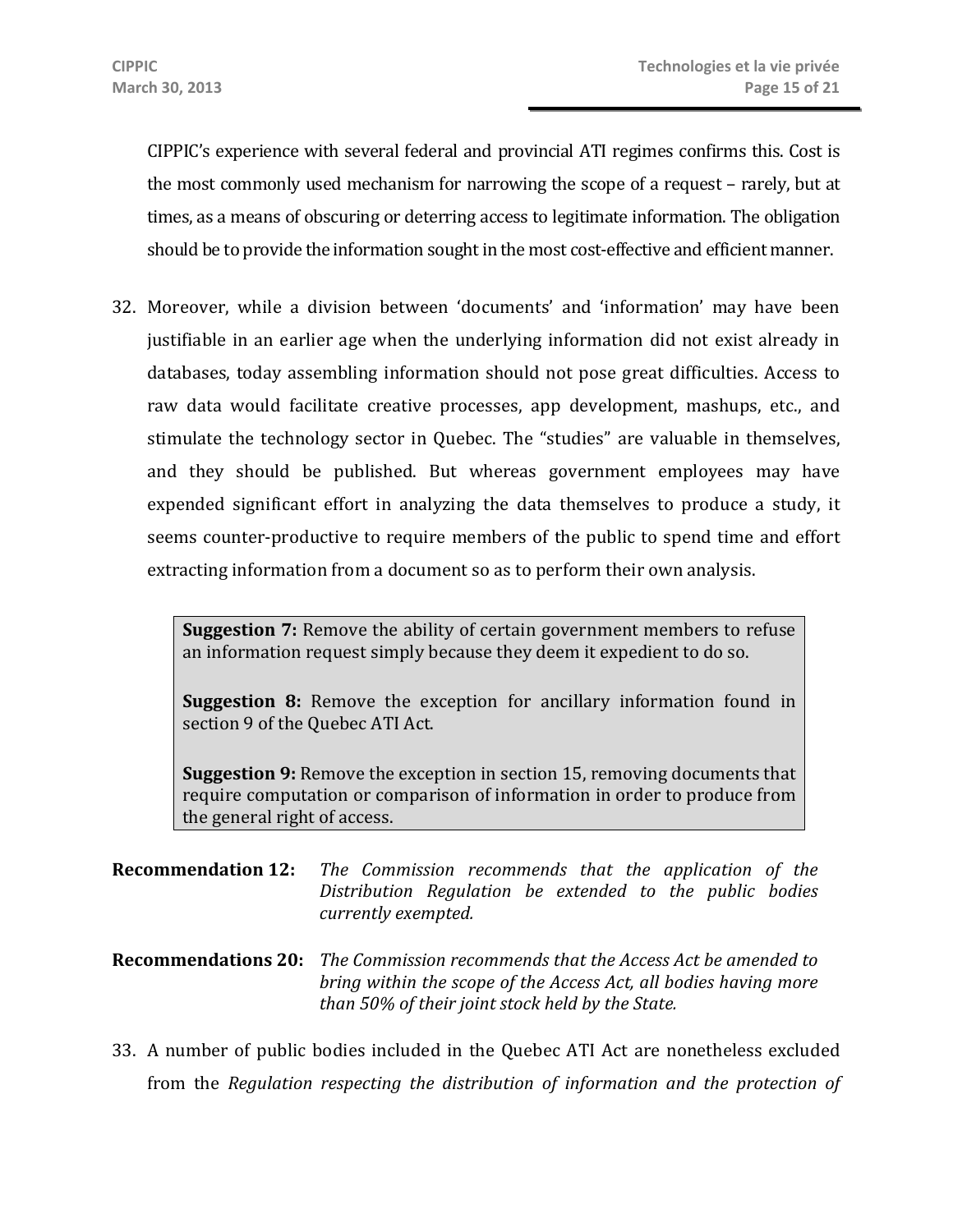*personal information* (the "Distribution Regulation").<sup>40</sup> These include Municipal bodies, School bodies, and Health and social services institutions.<sup>41</sup> The regulations also exclude the Lieutenant Governor, the National Assembly, and certain office holders. We see no principled reason why this should be the case. If they were excluded for financial reasons, the answer is that most of the documents for which distribution would be required already exists, and costs are obviously minimal given the extant portal infrastructure. Moreover, the same financial rationale applies to all public bodies, presently excluded or not: The costs of disclosure should be weighed against the concomitantly decreased scope for future ATI requests.

- 34. If there is a concern regarding privacy, as suggested by the exclusion of health institutions, then the answer is found in Division IV of the Distribution Regulations governing "Measures to Protect Personal Information". There seems to be no compelling reason, for example, why a school body should not be required to publish an "organization chart", as included bodies must under the Regulation.42
- 35. Second, the Quebec ATI Act should be applied to semi-public bodies carrying out public functions and activities. It is apparent that the range of bodies carrying out public functions has increased over the past decades, along with the scope of those functions. In some fields outsourcing has become the norm, with services being delivered by private entities which falling altogether outside the scope of provincial legislation.43 It is therefore imperative that individuals have the ability to hold those bodies delivering public services to account, especially when it is clear that they are subject to at least partial governmental control or are reliant on public funds.

 $\overline{a}$ <sup>40</sup> *Regulation respecting the distribution of information and the protection of personal information*, R.R.Q., c. A-<br>2.1, r. 2. <http://www.canlii.org/en/qc/laws/regu/rrq-c-a-2.1-r-2/latest/rrq-c-a-2.1-r-2.html>, section

<sup>&</sup>lt;sup>41</sup> Regulation respecting the distribution of information and the protection of personal information, R.R.O., c. A-2.1, r. 2. <http://www.canlii.org/en/qc/laws/regu/rrq-c-a-2.1-r-2/latest/rrq-c-a-2.1-r-2.html>, section 2.<br><sup>42</sup> R.R.Q., c. A-2.1, r. 2 ,sub- section 4(1).<br><sup>43</sup> Ottawa (City) v. Ontario (Information and Privacy Commissioner

<sup>171 (</sup>Ont. Div. Ct.).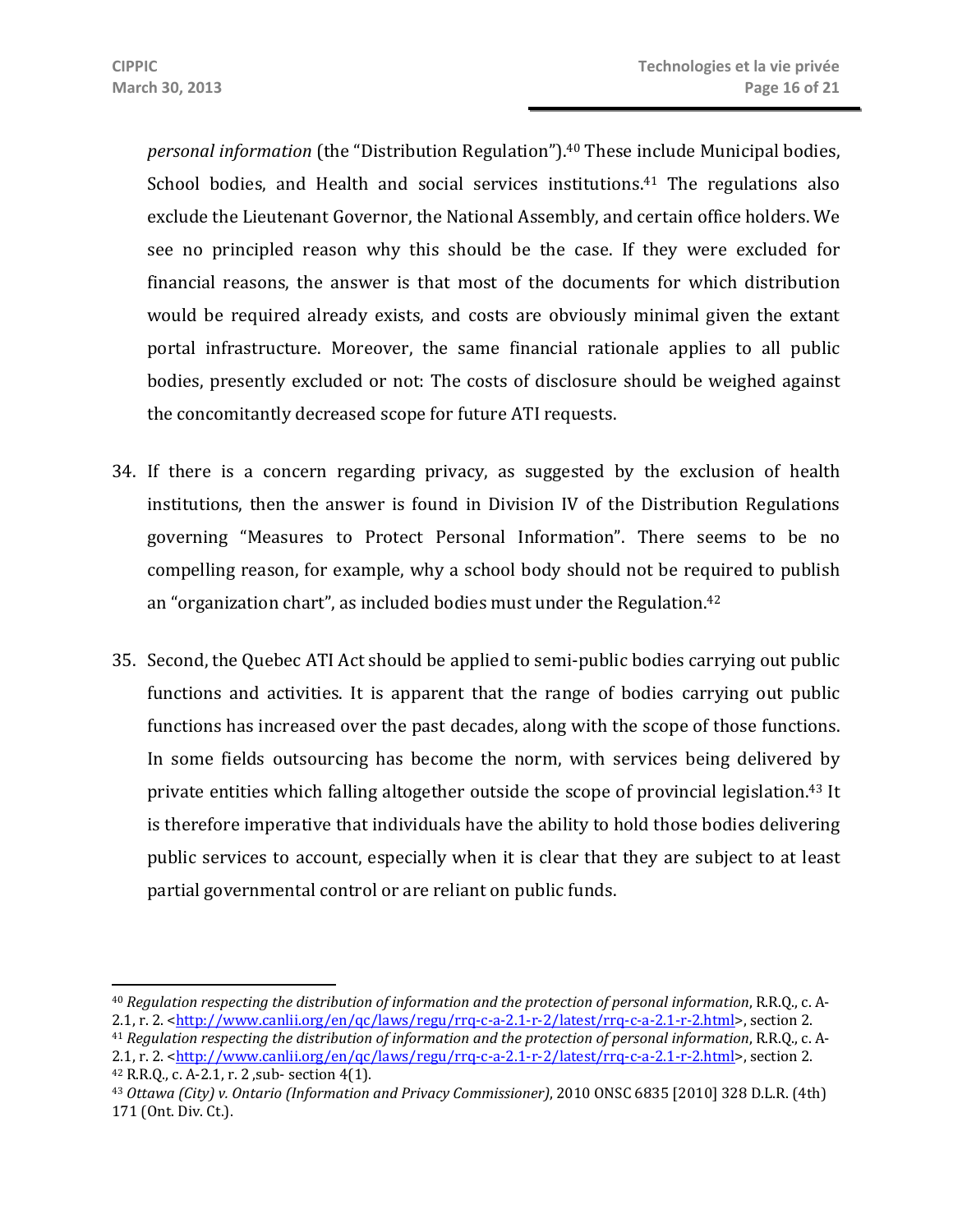- 36. In our view, the Quebec ATI Act should certainly apply to organizations with 50% or more government stock ownership or, rather, to any organization where the government is the largest individual stockholder. In fact, we would go further and suggest that its obligations be applied even to private entities, to the extent these are carrying out quintessentially public tasks at least in part at the direction, or by mandate of, the federal government.44
- 37. Important information should not be withheld *merely* on the basis of its source, but rather on consideration of the effects of its release. The right to information should be applied broadly, with narrow exceptions and the overriding public interest as the main touchstone animating disclosure.

**Suggestion 10:** Extend the Disclosure Regulation to cover all public bodies.

**Suggestion 11:** Extend the Quebec ATI Act to cover all entities in which the Government owns the largest amount of stocks.

**Suggestion 12:** Consider applying the Quebec ATI Act to all entities performing essentially public functions by government mandate or at the government's direction.

- (b) **Open Governance & Data**
- **Recommendation 13:** *The Commission recommends that public bodies be subject to an enhanced regime of openness to government data, which allows free access to all government information useful to the public.*
- **Recommendation 14:** *The Commission recommends that a public debate involving all partners (parliamentarians, individuals, associations, experts) be held to establish a model for an open Québec government, based on participation and collaboration.*
- 38. As we noted recently in our submission to the federal Office of the Information Commissioner's consultation on access to information: "government information

 $\overline{a}$ <sup>44</sup> *Godbout v. Longueuil (City)*, [1997] 3 S.C.R. 844,

<sup>&</sup>lt;http://www.canlii.org/en/ca/scc/doc/1997/1997canlii335/1997canlii335.html>.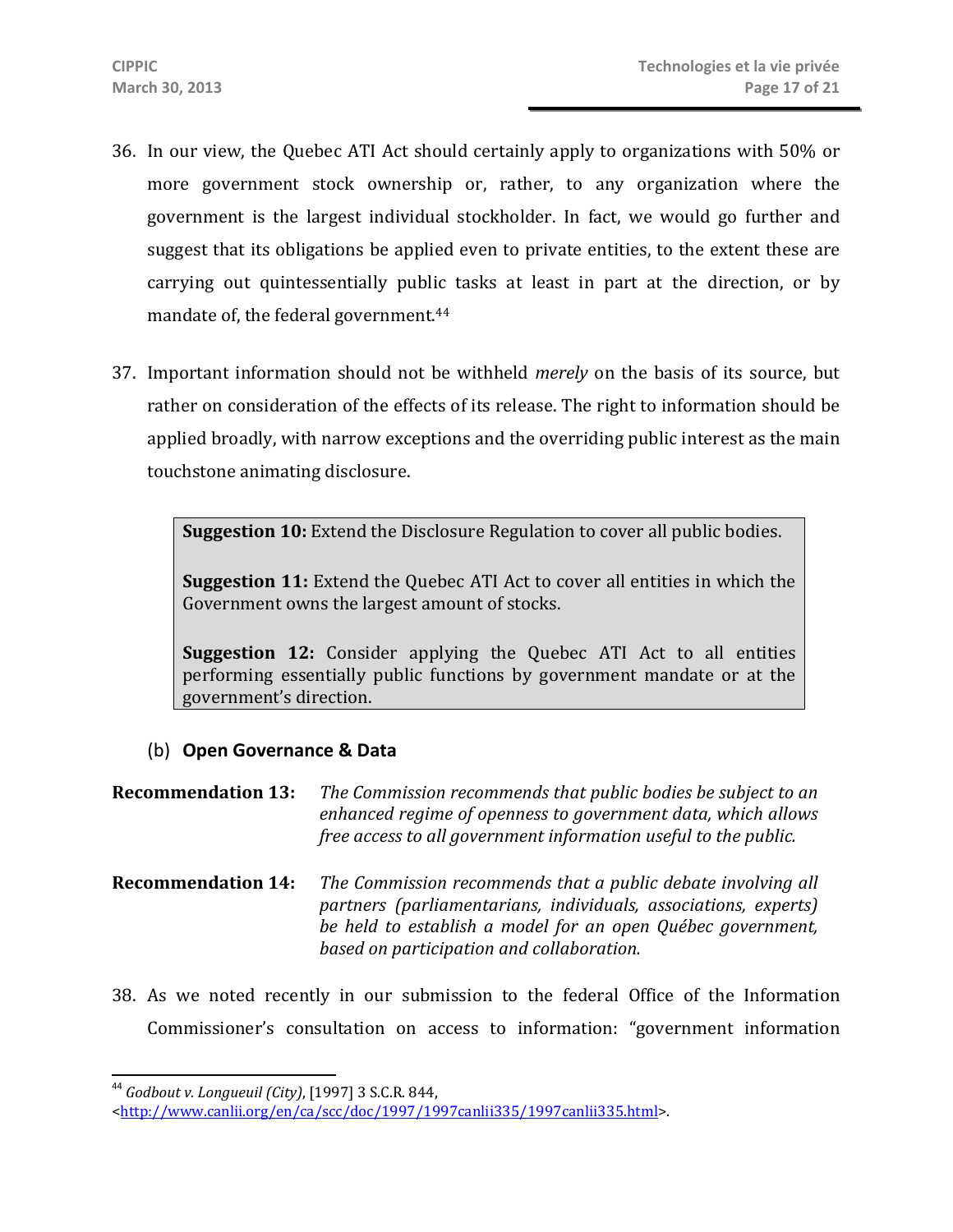should be viewed as a national resource and its generation, retention, processing and disclosure are paid for by taxpayers". 45 Or, as codified in the overriding objective clause of the Australian access to information regime:

The Parliament also intends, by these objects, to increase recognition that information held by the Government is to be managed for public purposes, and is a national resource.46

In our view, the government obligation to proactively publish information of public importance is part of the broader democratic right to receive and impart information.

- 39. We note that some have stated concerns regarding a merger of broader proactive disclosure obligations with traditional access to information rights.47 These rightly highlight that monitoring of proactive disclosure can be a time-consuming process that diverts scarce regulatory resources away from processing primary access to information requests. These critiques also raise concerns that individuals will have little or no input into the *types* of information to be released. The suggestion is that such obligations should be housed in a separate statutory regime, with a separate overseeing body. These concerns are valid, and should receive due consideration before the Quebec ATI Act's current proactive disclosure regime is significantly expanded.
- 40. Regardless of the specific mechanism, CIPPIC is of the view that an expanded proactive disclosure regime is needed. Information is the lifeblood of democratic discourse and transparency, of fact-based decision-making in general, and a host of downstream innovation leading to efficiency tools or 'apps', creativity and economic activity. The right to express one freely encompasses all of these levels of expression – democratic

<sup>45</sup> A Cooke & T Israel, "Bringing Canada's Lagging Information Rights into the 21st Century: Comments of the Samuelson-Glusko Canadian Internet Policy and Public Interest Clinic", 31 January 2013, <br>
<http://cippic.ca/uploads/OIC\_Consult-Modernizing\_ATI.pdf>, at paras 17-18.

<sup>&</sup>lt;sup>46</sup> Freedom of Information Amendment (Reform) Act 2010, Act No. 51 of 2010 as am, <br>
<http://www.comlaw.gov.au/Details/C2012C00866>, sub-section 3(3).

 $47$  See, for example, M. Weiler, "Regarding Open Dialogue on the Access to Information Act", January 30, 2013, <http://www.oic-ci.gc.ca/eng/DownloadHandler.ashx?pg=be9c1298-43aa-4ba8-9869 a67fb3fc1e77&section=596721a2-8a78-4147-af09-4144e4556163&file=OD\_DO\_Mark\_Weiler\_Jan\_30\_2013.pdf>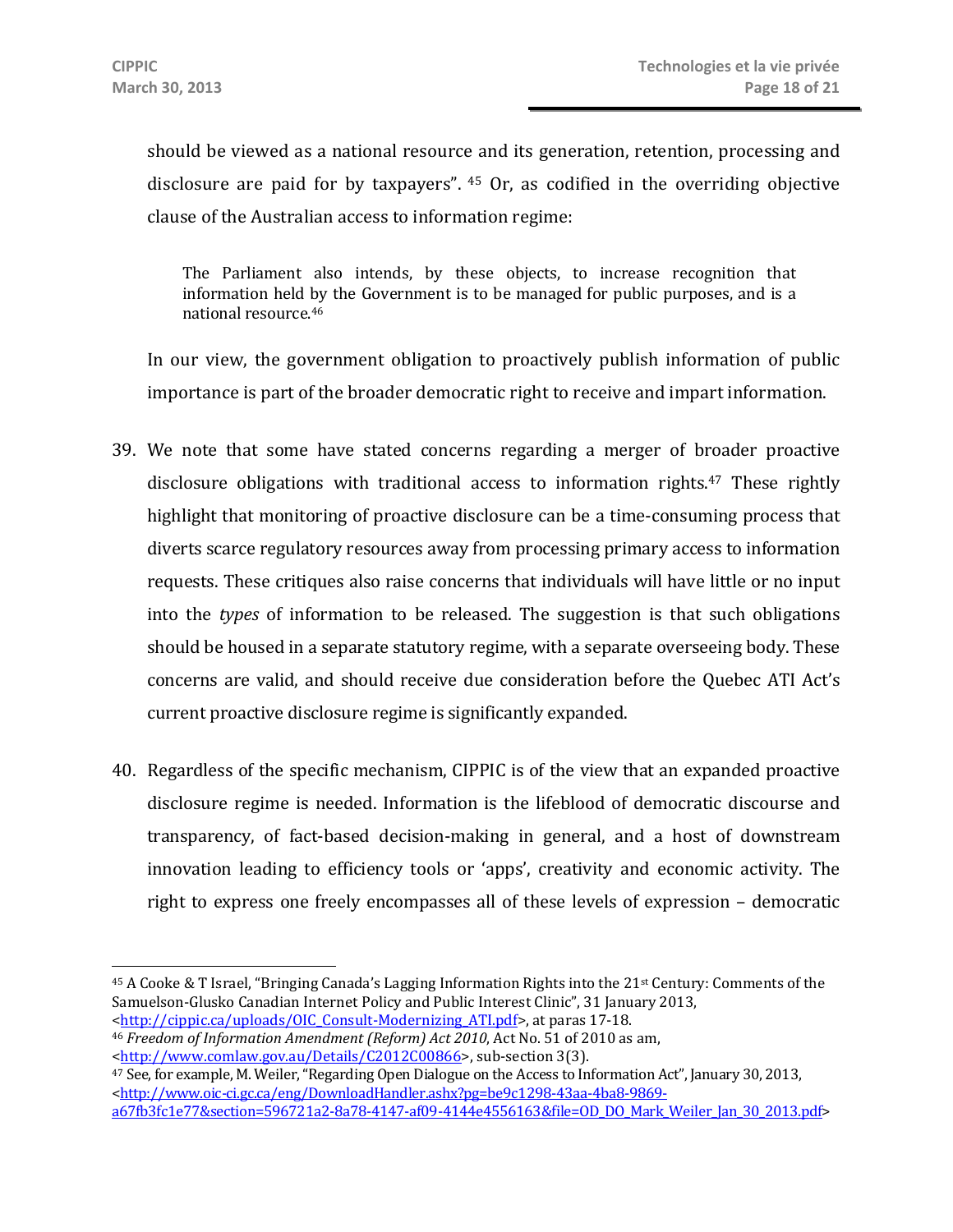discourse, truth-seeking expression, and personal self-expression. The right to *receive* information should as well.

- 41. The Disclosure Regulation, as currently crafted, imposes fairly robust disclosure obligations but these do not go far enough and raise potential concerns regarding resource strains, and the inability for individual input into which data sets should be proactively disclosed.
- 42. While the current Disclosure Regulation obligates the publication of responses to ATI requests that would be interesting to the public, an expanded proactive disclosure regime will, in CIPPIC's view, go further. Specifically, the Quebec ATI Act itself should obligate public bodies to *regularly* publish *up to date* information the distribution of which is of interest to the public. In addition, the Quebec ATI Act should give individuals the right to request certain categories or types of data to be produced regularly.
- 43. Additionally, the Quebec ATI Act should adopt a means for the Commission to levy administrative penalties against any public body that fails to meet proactive disclosure obligations. This will incentivize compliance and thereby reduce what might otherwise be a resource intensive regulatory oversight process. Additionally, as administrative monetary penalties are typically retained by the issuing regulator, this will further offset regulatory oversight costs.
- 44. This broader obligation to disclose proactively will also address a different drawback of the current Disclosure Regulation – its limited temporal application. Currently, there is no obligation to publish statistical reports, etc., produced prior to 2009. However, within this broader framework, earlier statistical and other datasets can be published if they meet publication requirements or are requested by individuals.

**Suggestion 13:** Adopt an expanded proactive disclosure obligation that encompasses all government data useful to the public.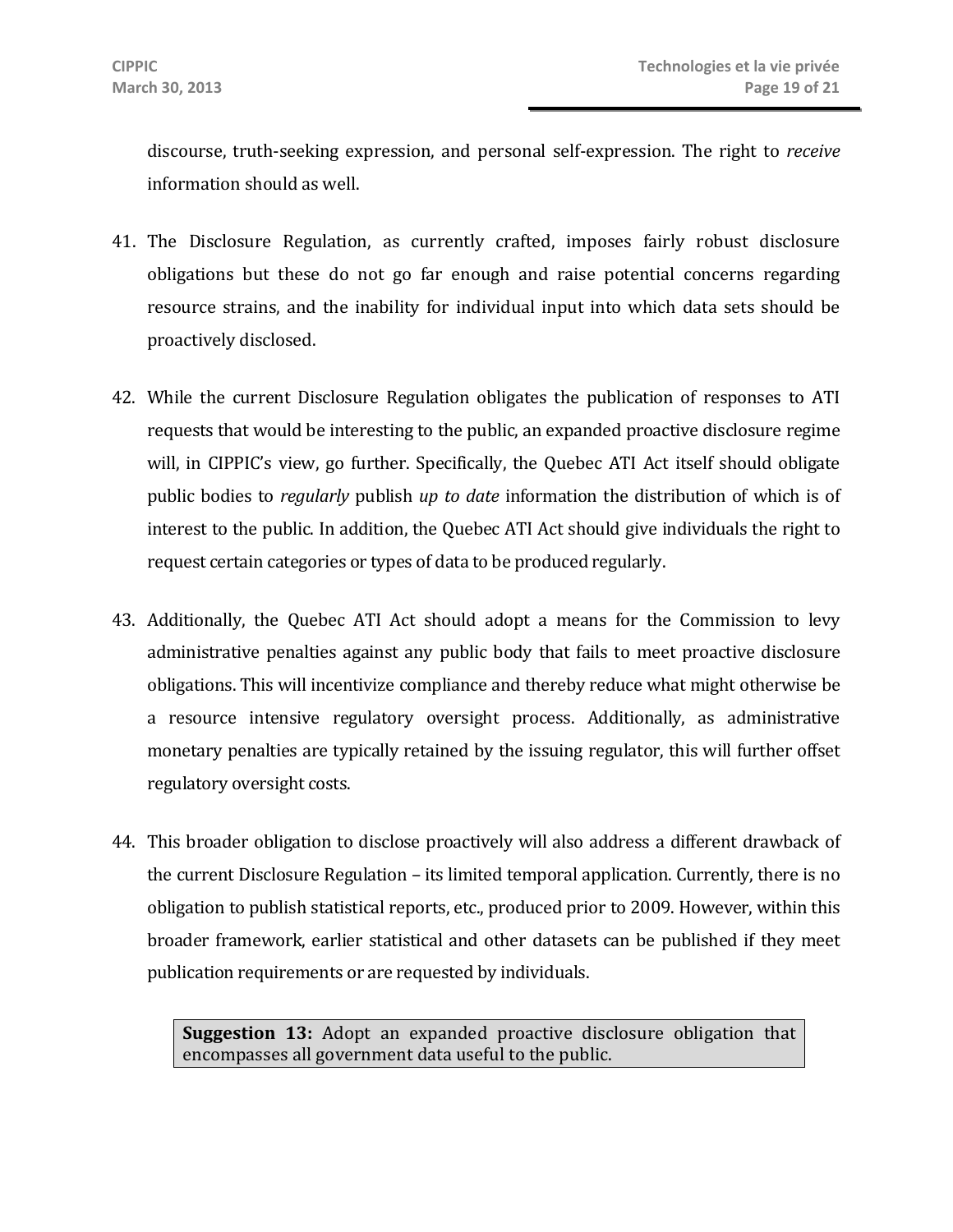**Suggestion 14:** Provide for a mechanism by which individuals may request data types be added to the list of proactively published information on a recurring basis.

**Suggestion 15:** Obligate information proactively published is provided in useful and interoperable formats. Allow for a right to request data be provided in a particular format, where feasible.

**Suggestion 16:** Provide the Commission with the power to impose administrative monetary penalties on public bodies that fail to comply with obligations under Quebec's ATI Act.

#### **(c) The Time Limit to Justify a Refusal of Access to Information**

- **Recommendation 15:** *The Commission recommends that the Access Act be amended to specify that the time limit provided for in section 47 to respond to a request for access and justify a refusal to access on the basis of an optional restriction become mandatory and results in forfeiture.*
- **Recommendation 16:** *The Commission recommends that a public body cannot be relieved from the consequences of the failure to invoke a reason for optional refusal within the mandatory time limit provided to respond to request of access except in exceptional circumstances, which it would have the burden of proving to the Commission.*
- **Recommendation 17:** *The Commission recommends that the Private Sector Protection Act be amended to specify that the time limit stipulated in section 32 to respond to a request for access and justify a refusal on the basis of an optional restriction of access is mandatory and involves forfeiture.*
- **Recommendation 18:** *The Commission recommends that a business cannot be relieved from the consequences of the failure to invoke a reason for optional refusal within the mandatory time limit provided to respond to request of access except in exceptional circumstances, which it would have the burden of proving to the Commission.*
- 45. There are clearly identified problems with the Act, whereby public bodies can evade clear statutory time limitations as well as their general responsibility to provide timely responses under the Act. As these loopholes allow for public bodies to effectively bypass clear statutory imperatives, we cannot believe that this outcome was intended